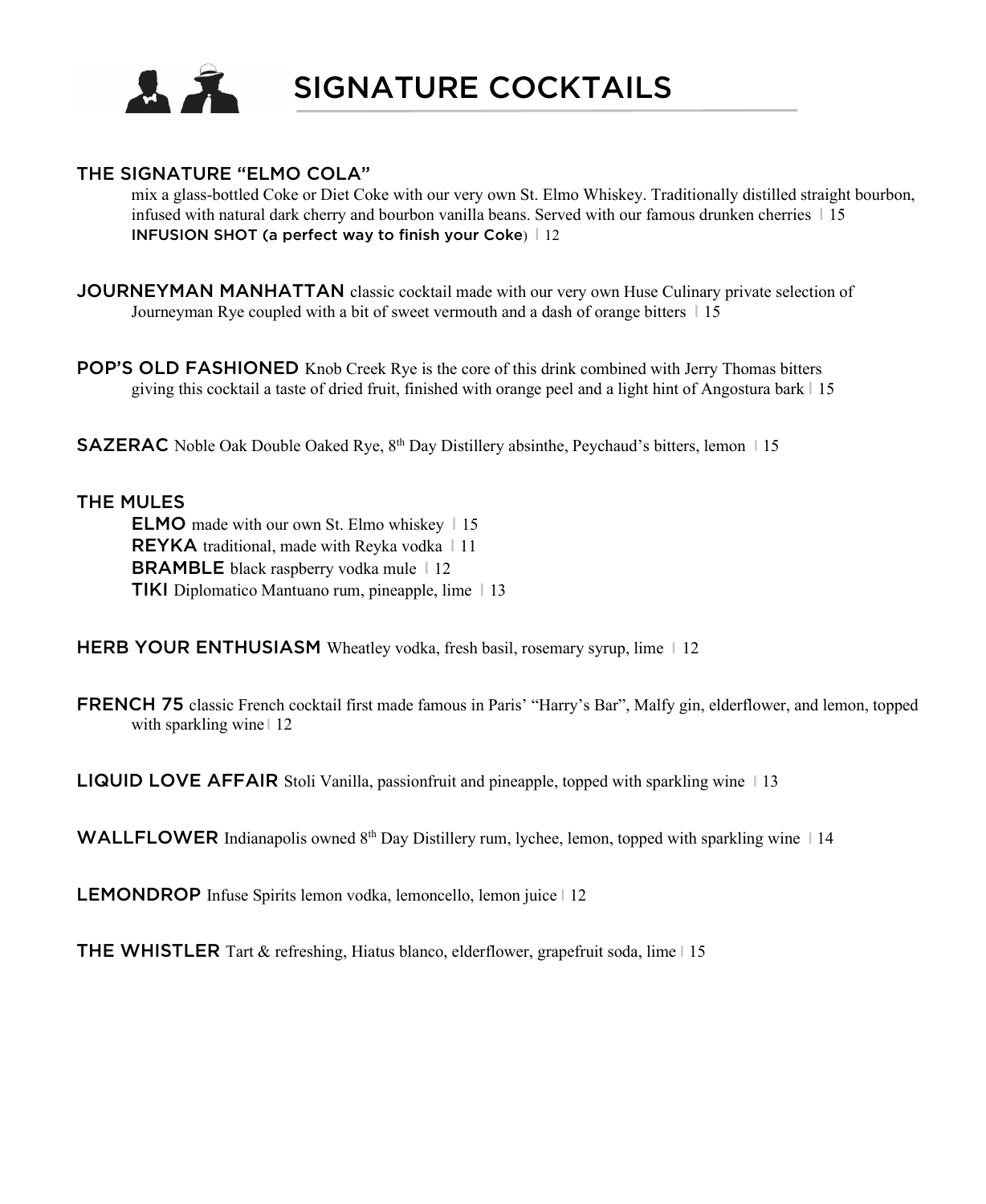

#### DRAFT

QUAFF ON! & HUSE CULINARY THEODORE HOPS IPA Nashville, IN BELL'S ROTATING TAP Comstock, MI SUNKING WEE MAC SCOTTISH STYLE ALE Indianapolis, IN METAZOA NAP IN THE HAMMOCK CREAM ALE Indianapolis, IN STELLA ARTOIS

BUD LIGHT

#### CRAFT BOTTLES & CANS DOMESTIC/IMPORT

BELL'S TWO HEARTED ALE **Example 19 SHOWEISER** RHINEGEIST TRUTH IPA BUD LIGHT UPLAND DRAGONFLY IPA BUD SELECT SUN KING OSIRIS PALE ALE COORS LIGHT SUN KING CREAM ALE CORONA GOLDEN ROAD MANGO CART WHEAT ALE GUINNESS OAKEN BARREL INDIANA AMBER HEINEKEN FAT TIRE AMBER ALE **MICHELOB ULTRA** BRECKENRIDGE VANILLA PORTER MILLER LITE DRAGON'S MILK BOURBON BARREL STOUT MODELO STRONGBOW CIDER SAM ADAMS

HEINEKEN 0.0 BUDWEISER ZERO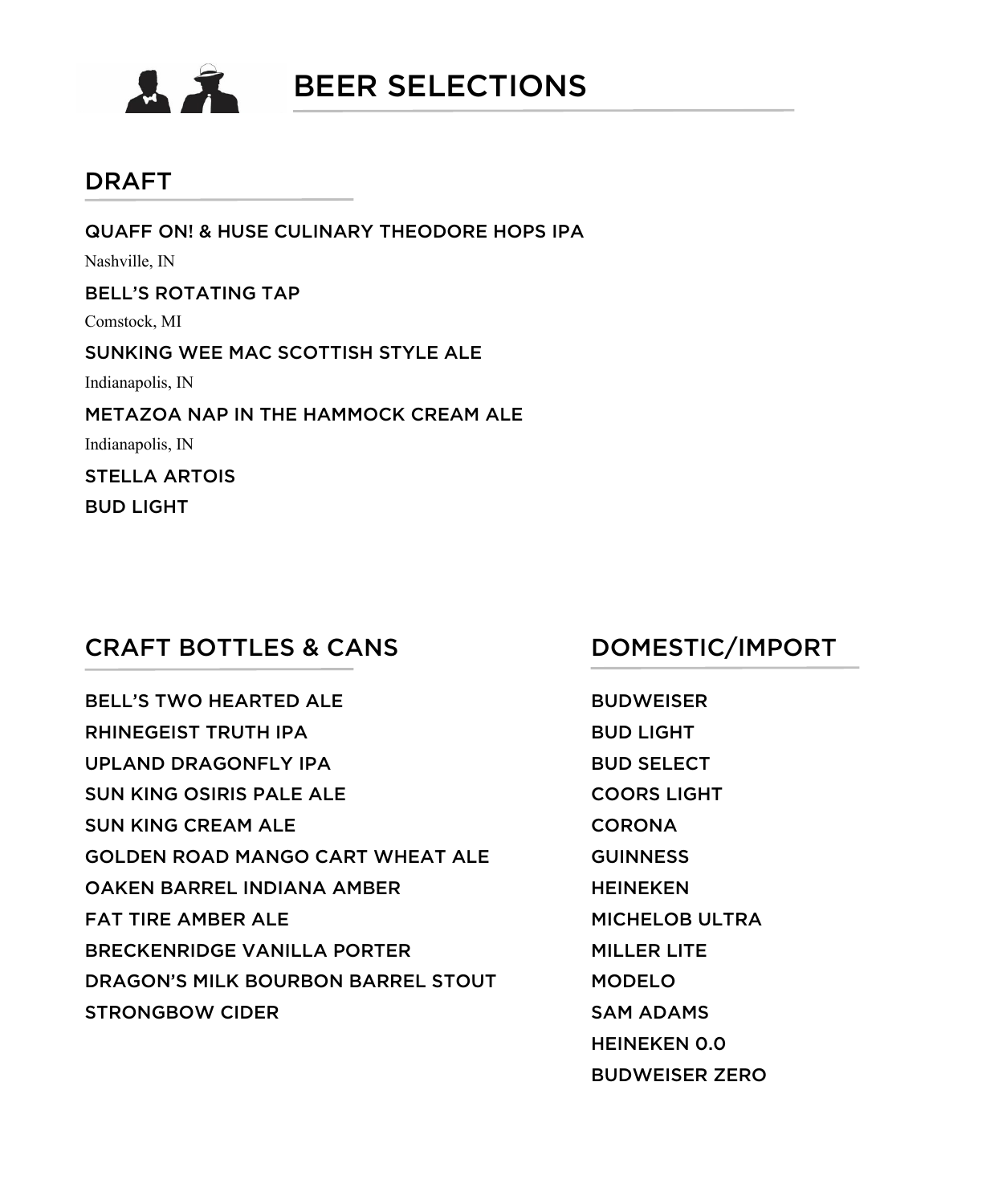

**A**<br>WINE BY THE GLASS

#### GLASS BOTTLE

| <b>SPARKLING</b>          | Laurent Perrier, Brut, France            | 24 | 100        |
|---------------------------|------------------------------------------|----|------------|
|                           | LaMarca Prosecco, Veneto, Italy          | 13 | 46         |
| <b>MOSCATO</b>            | La Gioiosa, Veneto, Italy                | 11 | 42         |
| <b>RIESLING</b>           | Dr. Loosen, Germany                      | 10 | 38         |
| <b>PINOT GRIGIO</b>       | Lavis, Delle Venezie, Italy              | 12 | 46         |
| <b>SAUVIGNON BLANC</b>    | Boulder Bank, Marlborough                | 12 | 46         |
| <b>CHARDONNAY</b>         | Joseph Drouhin, Saint-Veran, Burgundy    | 14 | 54         |
|                           | Groth, Hillview Vineyard, Napa           | 18 | 70         |
| <b>ROSÉ</b>               | Miraval, France                          | 15 | 58         |
|                           | Campuget 1753, Costieres de Nimes, Rhone | 12 | 46         |
| <b>MERLOT</b>             | St. Francis, Reserve, Sonoma             | 13 | 50         |
| <b>PINOT NOIR</b>         | Domaine Drouhin, 'Row 503', Willamette   | 15 | 58         |
| <b>ZINFANDEL</b>          | Dry Creek Heritage Vines, Sonoma         | 15 | 58         |
| <b>MALBEC</b>             | Catena La Consulta, Mendoza              | 15 | 58         |
| <b>RED BLEND</b>          | Bordeaux de Gloria, Bordeaux             | 15 | 105 (1.5L) |
| <b>CABERNET SAUVIGNON</b> | Crossbarn by Paul Hobbs, Sonoma          | 25 | 98         |
|                           | Katherine Goldschmidt, Alexander Valley  | 15 | 58         |
|                           | Skyfall, Washington                      | 13 | 50         |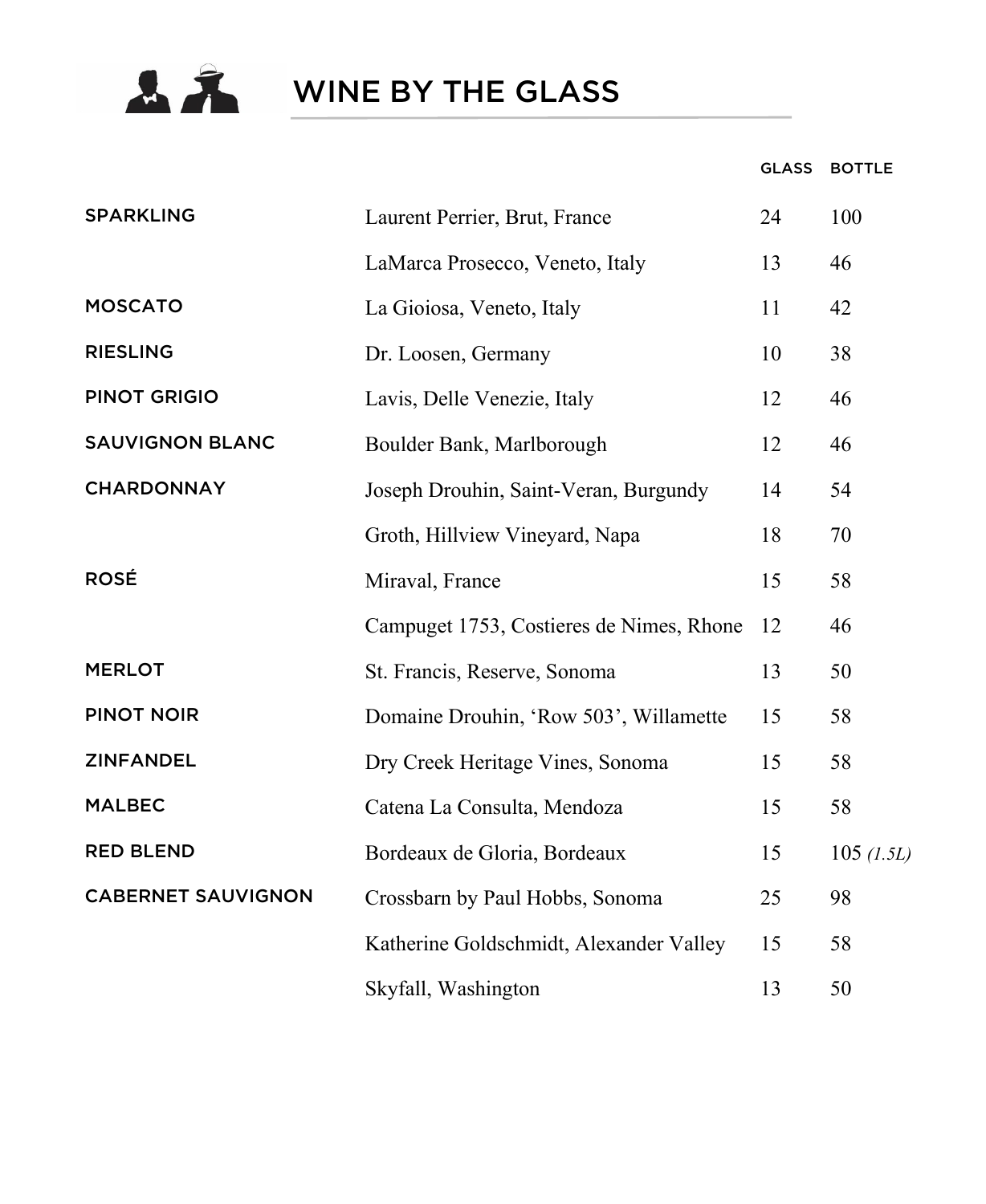### Half Bottles

| Bin  | Vintage Producer                                            |     |
|------|-------------------------------------------------------------|-----|
| 1664 | 2018 Cabernet Sauvignon, Alexander Valley Vineyard          | 30  |
| 0159 | 2018 Cabernet Sauvignon, Darioush, Napa                     | 109 |
| 1912 | 2014 Cabernet Sauvignon, Opus One, Mondavi/Rothschild, Napa | 287 |
| 0170 | 2017 Cabernet Sauvignon, Starmont, Napa                     | 39  |
| 0035 | NV Champagne, Veuve Clicquot, Brut, France                  | 71  |
| 0697 | 2018 Chardonnay, Louis Jadot, Pouilly Fuisse, Burgundy      | 34  |
| 0942 | 2017 Pinot Noir, Domaine Drouhin, Dundee Hills, Willamette  | 49  |
| 0943 | 2017 Pinot Noir, Elk Cove Vineyards, Willamette             | 40  |
| 0944 | 2019 Pinot Noir, King Estate, Oregon                        | 40  |
| 0005 | 2019 Zinfandel, Cline, California                           | 24  |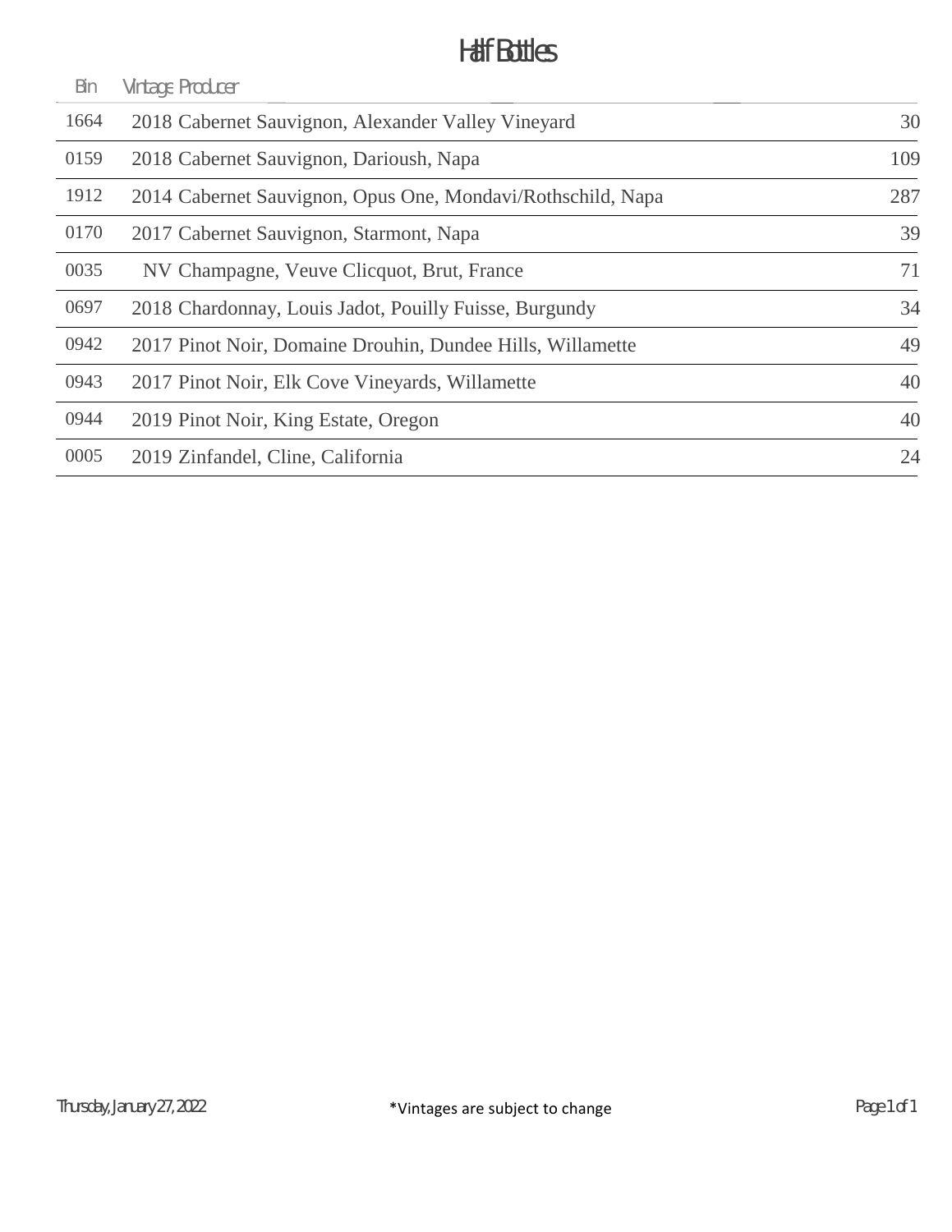# Champagne and Sparkling Wine

| Bin  | Vintage Producer                                                     |     |
|------|----------------------------------------------------------------------|-----|
| 2329 | NV Adami "dei Casel" Valdobbiadene, DOCG, Prosecco Superiore         | 46  |
| 2306 | 2007 Bollinger, R.D., Extra Brut, Ay, France                         | 498 |
| 1869 | 2006 Charles Heidsieck, Blanc de Millenaires, Blanc de Blanc, France | 548 |
| 1827 | 2006 Dom Perignon, Rose, France                                      | 848 |
| 2171 | NV Drappier, Carte d'Or Brut, Champagne                              | 88  |
| 2056 | NV Ferrari Brut, Trentino, Italy                                     | 67  |
| 2109 | NV Gosset, Blanc de Blancs, Champagne, France                        | 152 |
| 2001 | NV Henriot, Blanc de Blanc, Champagne, France                        | 145 |
| 2318 | 2005 Henriot, Cuvee Hemera, Reims, France                            | 299 |
| 2292 | 2012 J Schram, Brut Rose, North Coast                                | 275 |
| 0607 | NV J, Cuvée 20, Russian River Valley                                 | 68  |
| 2289 | NV Laurent Perrier, Ultra Brut, France                               | 125 |
| 2002 | NV Louis Roederer Brut Premier, France                               | 128 |
| 2070 | NV Moet et Chandon, Imperial, Rose, Epernay, France                  | 138 |
| 1868 | NV Nicolas Feuillatte, Reserve Exclusive Brut, France                | 87  |
| 2071 | NV Nomine Renard, Brut, France                                       | 85  |
| 2319 | 2012 Pol Roger, Sir Winston Churchill, Epernay                       | 559 |
| 2121 | NV Roederer Estate, Brut Rose, Anderson Valley, Magnum               | 139 |
| 1045 | NV Roederer Estate, Brut, Anderson Valley                            | 65  |
| 2074 | NV Ruinart Blanc de Blancs, Brut, Reims, France                      | 130 |
| 2075 | NV Ruinart Rose, Brut, Reims, France                                 | 169 |
| 1093 | 2018 Schramsberg, Brut Rosé, North Coast                             | 89  |
| 1240 | NV Taittinger, Prélude, Brut, Grand Cru, France                      | 174 |
| 1393 | NV Veuve Clicquot, Brut, Reims, France                               | 129 |
| 1896 | 2006 Veuve Clicquot, La Grande Dame, Reims, France                   | 393 |
|      |                                                                      |     |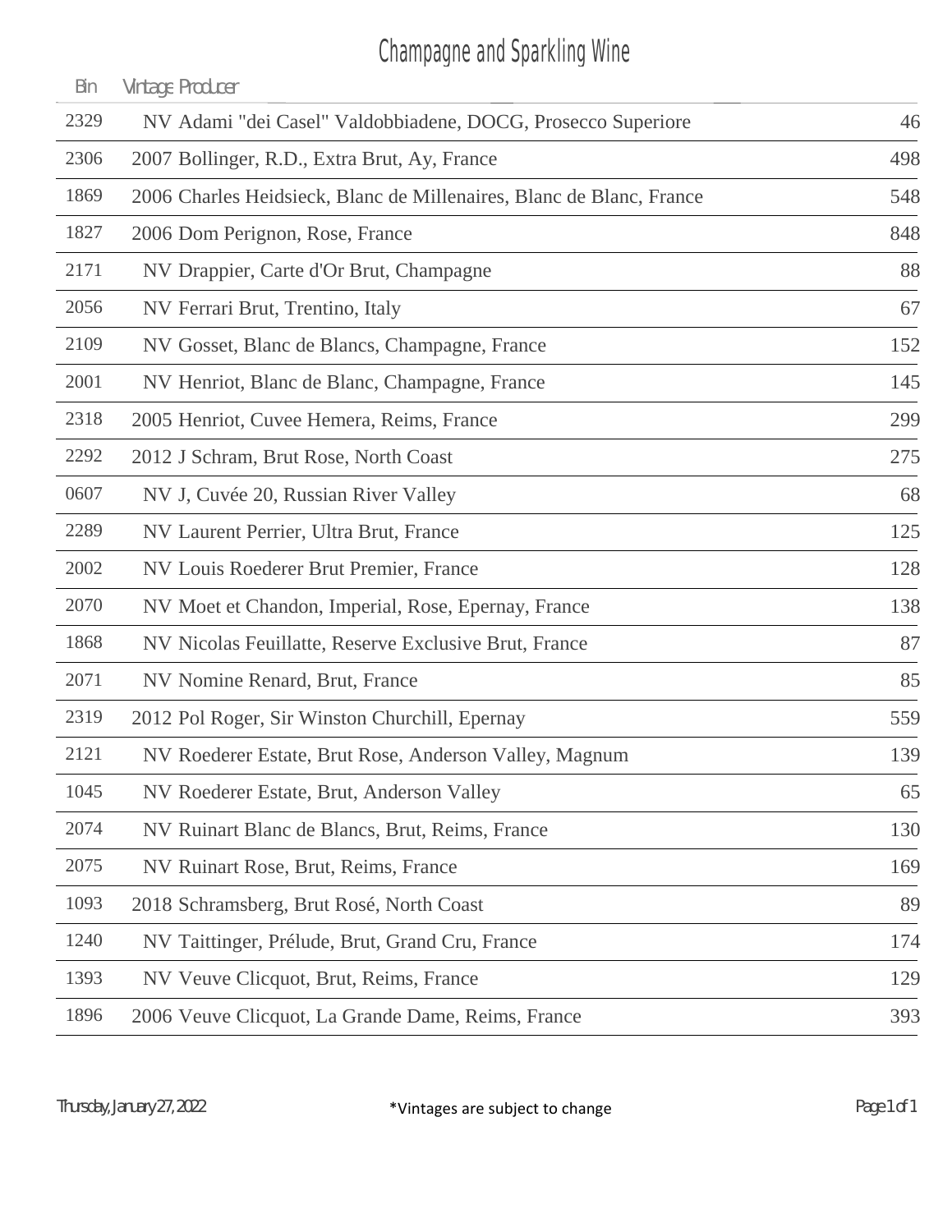# Chardonnay

| Bin  | Vintage Producer                                          |     |
|------|-----------------------------------------------------------|-----|
| 0191 | 2019 Cakebread, Napa                                      | 96  |
| 2122 | 2016 Catena Alta, Mendoza, Argentina                      | 59  |
| 0271 | 2018 Chateau Montelena, Napa                              | 102 |
| 1944 | 2019 Domaine La Roche, Les Vaudevey, Premier Cru, Chablis | 109 |
| 1612 | 2016 Domaine Leflaive, Macon-Verze                        | 85  |
| 0467 | 2019 Far Niente, Napa                                     | 112 |
| 0476 | 2016 FEL, A Cliff Lede Wine, Anderson Valley              | 62  |
| 0678 | 2018 Heitz, Napa                                          | 62  |
| 0306 | 2018 Jayson by Pahlmeyer, Napa                            | 94  |
| 1473 | 2016 Jordan, Russian River                                | 75  |
| 0624 | 2018 Joseph Drouhin, Meursault                            | 139 |
| 1940 | 2020 Joseph Drouhin, Pouilly - Fuisse                     | 72  |
| 2031 | 2016 Joseph Drouhin, Pouilly-Vinzelles, France            | 43  |
| 2155 | 2018 Maison Gilles-Noblet, Macon-Fuisse                   | 42  |
| 2062 | 2017 Pike Road, Willamette Valley                         | 41  |
| 1047 | 2020 Rombauer, Carneros                                   | 83  |
| 2156 | 2016 Sixto, Uncovered, Washington                         | 72  |
| 1141 | 2019 Sonoma-Cutrer, Russian River Ranches, Sonoma Coast   | 59  |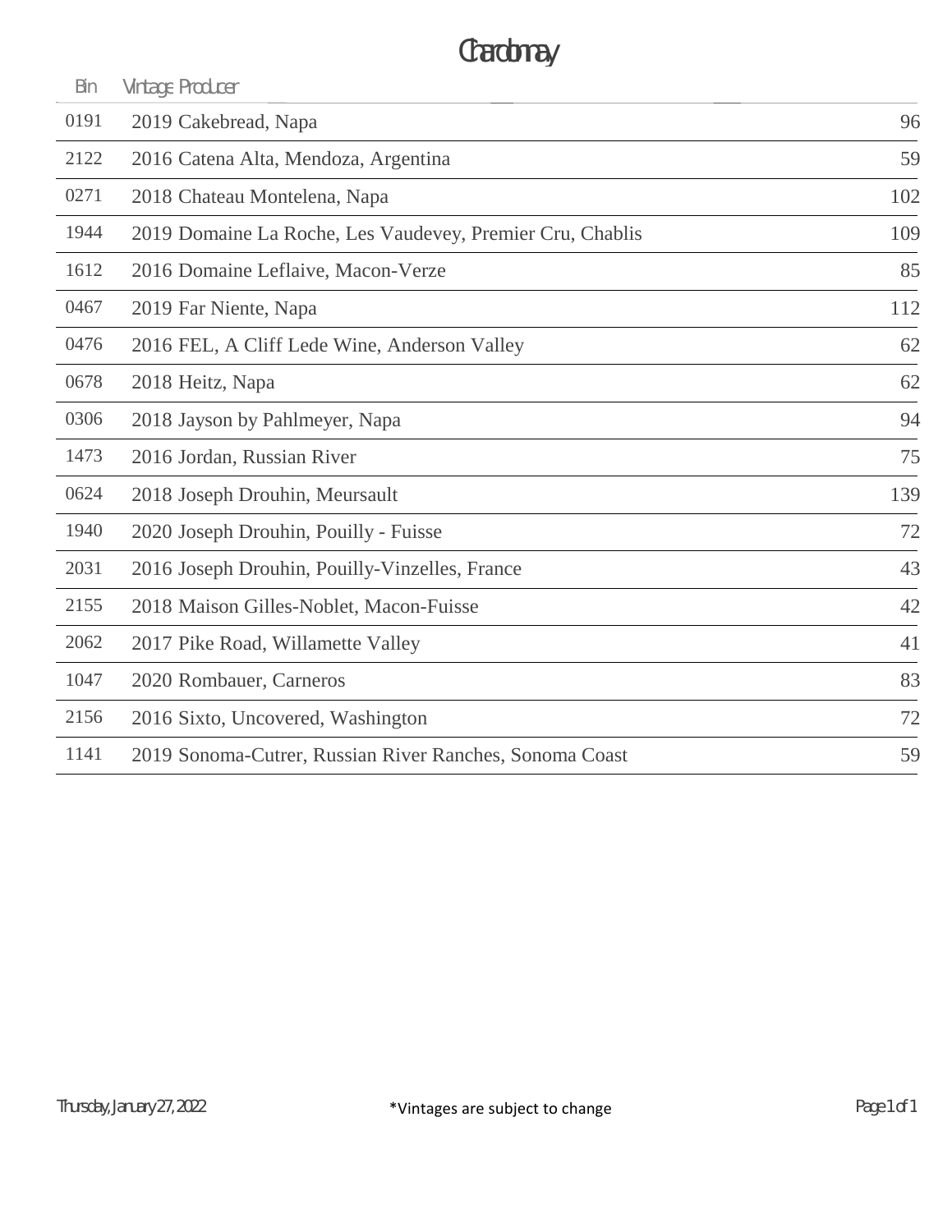## Other White Wines

| Bin  | Vintage Producer                                                 |    |
|------|------------------------------------------------------------------|----|
| 1815 | 2015 Blancaneaux, Inglenook, Rutherford, Napa                    | 97 |
| 0339 | 2016 Conundrum, Napa                                             | 43 |
| 1958 | 2016 Grenache Blanc Blend, Midnight Cellars, Aurora, Paso Robles | 45 |
| 2312 | 2019 Grenache Blanc, Ridge, Adelaida Vineyard, Paso Robles       | 62 |
| 1953 | 2016 Gruner Veltliner, Huber, Obere Steigen, Traisental, Austria | 40 |
| 2117 | 2018 Loureiro, Vinho Verde, Lima, Portugal Ramos                 | 35 |
| 0940 | 2019 Pinot Grigio, Maso Canali, Italy                            | 45 |
| 1018 | 2019 Riesling, Chateau Ste. Michelle, Eroica, Columbia Valley    | 49 |
| 1536 | 2019 Rose, Campuget 1753, Costieres de Nimes, Rhone Valley       | 35 |
| 1497 | 2019 Rose, Miraval, Cotes de Provence, France                    | 44 |
| 0041 | 2019 Sauvignon Blanc, Cade, California                           | 72 |
| 1087 | 2020 Sauvignon Blanc, Kim Crawford, New Zealand                  | 52 |
| 2045 | 2020 Sauvignon Blanc, Tokara, South Africa                       | 43 |
| 1089 | 2020 Sauvignon Blanc, Twomey, by Silver Oak, Napa                | 59 |
| 1941 | 2015 Soave, Tedeschi, Italy                                      | 36 |
| 2290 | 2020 Trebbiano di Lugana, Musa Lugana DOC, Italy                 | 45 |
| 1926 | 2016 Verdejo, Telmo Rodriguez, Basa Toro, Spain                  | 33 |
| 2101 | 2018 Viognier, Chateau Campuget, 1753, Rhone, France             | 48 |
| 2167 | 2018 Xarmant Txacoli de Alava, Blend, Basque, Spain              | 40 |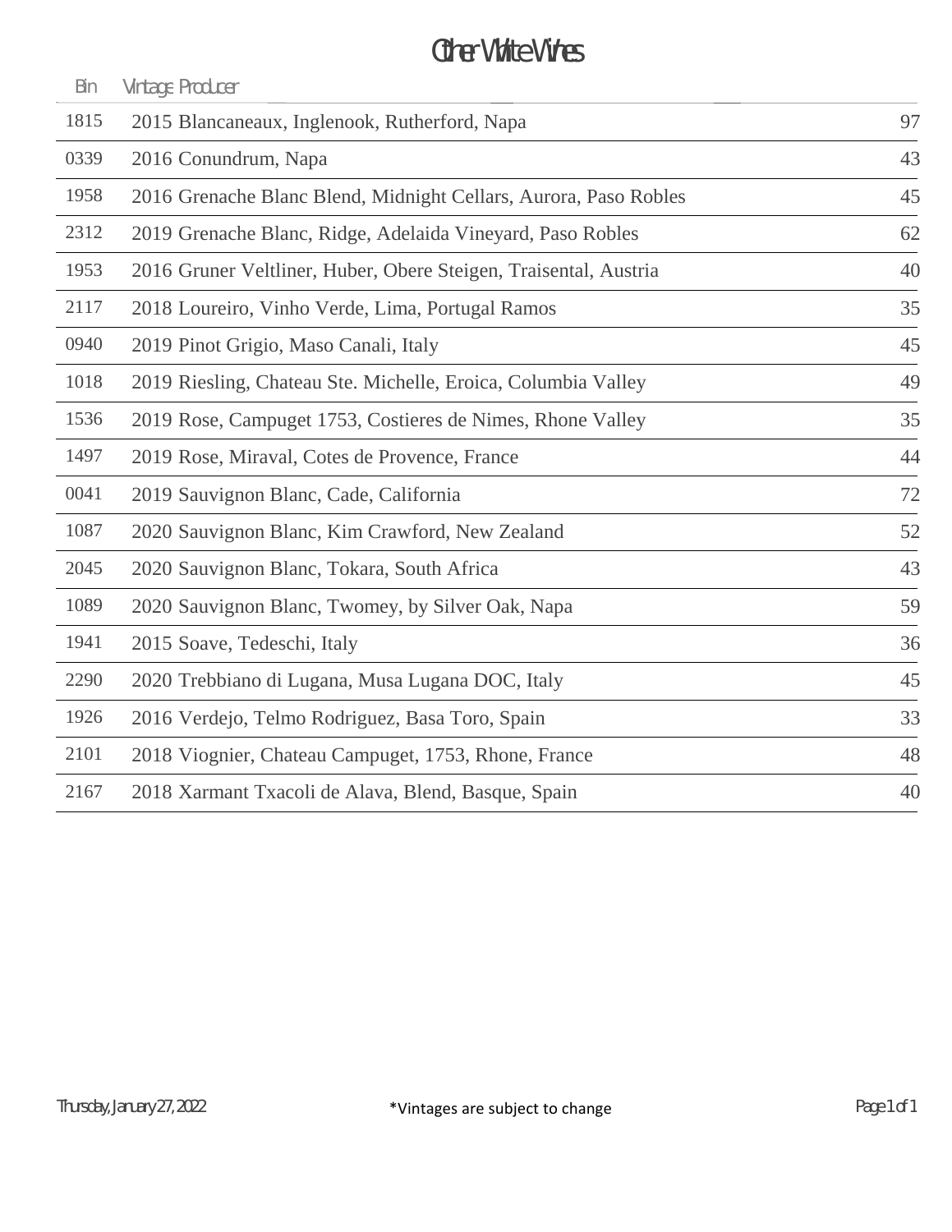# "Super" Bottles

| Bin  | Vintage Producer                                                   |       |
|------|--------------------------------------------------------------------|-------|
| 2015 | 2016 Caymus, Special Selection, Napa, Magnum                       | 718   |
| 2139 | 1994 Chateau Montelena, Napa, 5L                                   | 2,546 |
| 2138 | 2010 Chateau Montelena, Napa, 5L                                   | 2,120 |
| 1901 | 2017 Darioush, Napa, Magnum                                        | 450   |
| 1778 | 2008 Duckhorn, Napa, Salmanazar                                    | 2,200 |
| 2119 | 2015 Frank Family Vineyards, Double Magnum                         | 500   |
| 0564 | 2016 Groth, Napa, Magnum                                           | 240   |
| 2164 | 2015 Opus One, Mondavi/Rothschild, Napa, Magnum                    | 1,160 |
| 2146 | 2017 Orin Swift, Mercury Head, Napa, Double Magnum                 | 905   |
| 0849 | 2017 Orin Swift, Papillon, Napa, Magnum                            | 289   |
| 1592 | 2012 Pauillac, Chateau Lynch Bages Grand Cru Classé, Magnum        | 705   |
| 2182 | 2016 Pilcrow, Ghost Block Vineyard, Yountville, Magnum             | 525   |
| 2042 | 2015 Pilcrow, Pym Rae Vineyards, Mt. Veeder, Napa, Magnum          | 525   |
| 1523 | 2017 Pinot Noir, Domaine Drouhin, Dundee Hills, Willamette, Magnum | 160   |
| 1030 | 1978 Robert Mondavi, Reserve, Napa, Methuselah                     |       |
| 1693 | 2011 Shafer, Hillside Select, Napa, Magnum                         | 1,195 |
| 2022 | 2016 Silver Oak, Alexander, Double Magnum                          | 650   |
| 1968 | 2017 Silver Oak, Alexander, Magnum                                 | 330   |
| 1120 | 2014 Silver Oak, Alexander, Methuselah                             | 1,562 |
| 1123 | 2014 Silver Oak, Napa, Magnum                                      | 535   |
| 2007 | 2018 Spottswoode, Napa, Double Magnum                              | 1,648 |
| 1637 | 2017 The Prisoner Wine Co., The Prisoner, Napa, Magnum             | 220   |
| 2260 | 2012 Verite, La Joie, Sonoma, Magnum                               | 675   |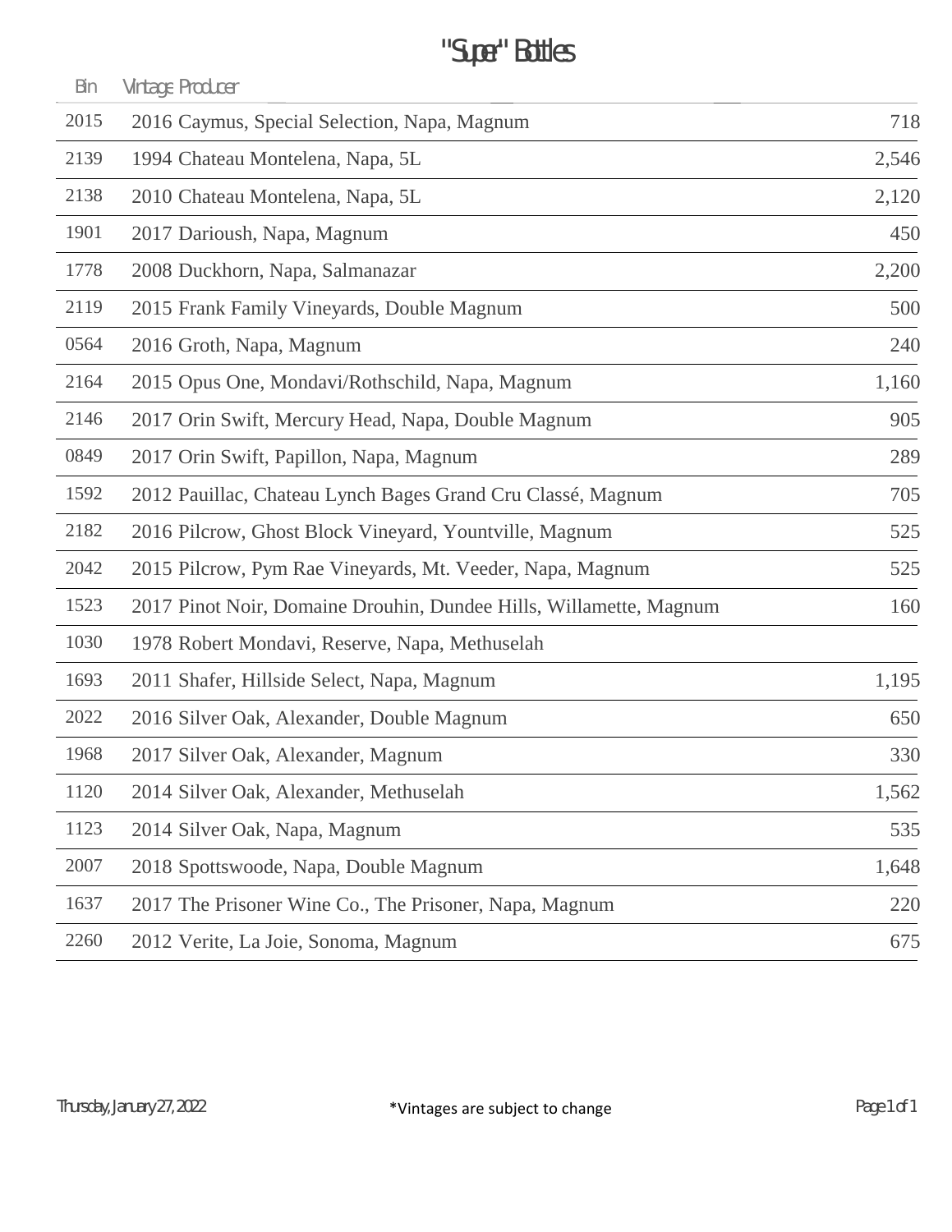| Bin  | Vintage Producer                                                 |     |
|------|------------------------------------------------------------------|-----|
| 1658 | 2015 Alexander Valley Vineyards, Cyrus                           | 97  |
| 1819 | 2015 Altamura, Napa                                              | 228 |
| 1545 | 2010 Ampère, Pine Mountain, Cloverdale Peak                      | 130 |
| 2245 | 2014 Ao Yun, Shangri La, China                                   | 488 |
| 1607 | 2019 AXR, Napa                                                   | 86  |
| 0080 | 2019 B.R. Cohn, Silver Label, North Coast                        | 55  |
| 1500 | 2012 Beaulieu Vineyard, Georges de LaTour, Private Reserve, Napa | 305 |
| 0090 | 2016 Beaulieu Vineyard, Tapestry, Reserve, Napa                  | 115 |
| 1701 | 2018 Bella Union, by Far Niente, Napa                            | 110 |
| 0103 | 2018 Beringer, Knights Valley                                    | 58  |
| 0165 | 2015 Beringer, Private Reserve, Napa                             | 300 |
| 0105 | 2014 Beringer, Quantum, Napa                                     | 98  |
| 0109 | 2019 Black Stallion, Napa                                        | 63  |
| 0174 | 2018 Cade, Howell Mountain, Napa                                 | 209 |
| 0190 | 2018 Cakebread, Napa                                             | 173 |
| 2067 | 2017 Canvasback, by Duckhorn, Red Mountain, Washington           | 75  |
| 0215 | 2019 Caymus, Napa                                                | 178 |
| 0047 | 2017 Caymus, Special Selection, Napa                             | 425 |
| 2133 | 2014 Chappellet, Pritchard Hill, Napa                            | 440 |
| 1712 | 2015 Chappellet, Pritchard Hill, Napa                            | 445 |
| 2334 | 2018 Chappellet, Pritchard Hill, Napa                            | 449 |
| 0236 | 2018 Chappellet, Signature, Napa                                 | 144 |
| 0245 | 2018 Charles Krug, Napa                                          | 72  |
| 0256 | 2018 Chateau Montelena, Napa                                     | 119 |
| 1513 | 2015 Chateau St. Jean, Cinq Cepages, Sonoma                      | 159 |
| 0298 | 2018 Chimney Rock, Stags Leap District, Napa                     | 208 |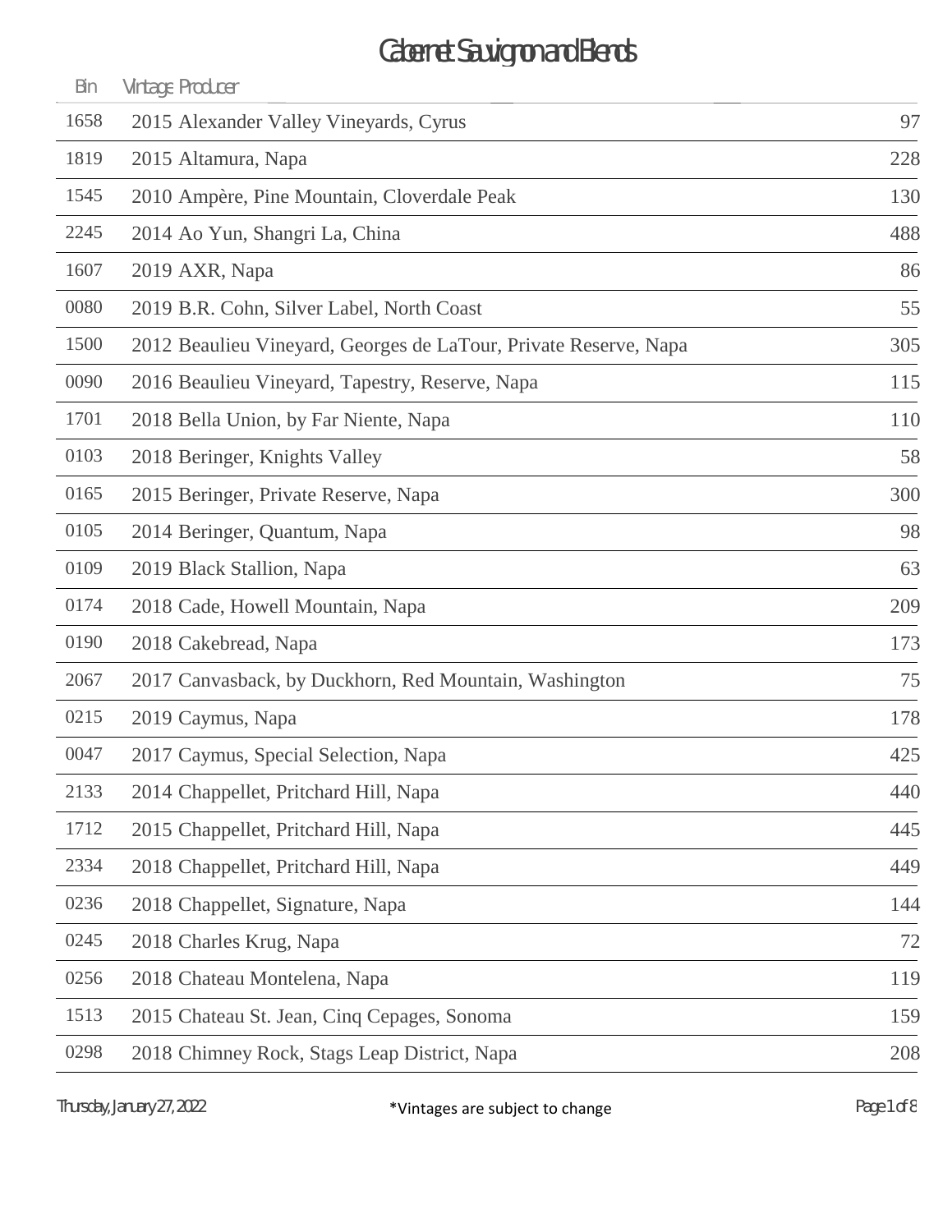| 0303 | 2013 Cliff Lede, Poetry, Stags Leap District, Napa           | 450 |
|------|--------------------------------------------------------------|-----|
| 0304 | 2018 Cliff Lede, Stags Leap District, Napa                   | 148 |
| 0334 | 2015 Conn Creek, Anthology, Napa                             | 158 |
| 0338 | 2016 Continuum, Napa                                         | 470 |
| 2129 | 2015 Crocker and Starr, RLC, Napa                            | 139 |
| 2148 | 2016 CrossBarn by Paul Hobbs, Napa                           | 125 |
| 0363 | 2016 Croze, Rutherford, Napa                                 | 80  |
| 1982 | 2014 Darioush, Darius II, Napa                               | 449 |
| 0369 | 2018 Darioush, Napa                                          | 235 |
| 1616 | 2013 Diamond Creek, Gravelly Meadow, Napa                    | 465 |
| 0377 | 2012 Diamond Creek, Gravelly Meadow, Napa, 40th Anniversary  | 405 |
| 1614 | 2013 Diamond Creek, Lake Vineyard, Napa                      | 985 |
| 0393 | 2011 Diamond Creek, Red Rock Terrace, Napa                   | 384 |
| 1617 | 2013 Diamond Creek, Red Rock Terrace, Napa                   | 465 |
| 0386 | 2012 Diamond Creek, Red Rock Terrace, Napa, 40th Anniversary | 405 |
| 1615 | 2013 Diamond Creek, Volcanic Hill, Napa                      | 465 |
| 1887 | 2015 Dominus, Estate, Napa                                   | 550 |
| 0436 | 2019 Duckhorn, Decoy, Red Blend, Sonoma                      | 67  |
| 0433 | 2018 Duckhorn, Napa                                          | 99  |
| 0443 | 2011 Dunham Cellars, Lewis Vineyard, Columbia Valley         | 140 |
| 0449 | 2014 Ehlers Estate, 1886, Napa                               | 219 |
| 0229 | 2018 Emblem, Michael Mondavi Family, Napa                    | 82  |
| 0466 | 2018 Far Niente, Oakville                                    | 325 |
| 1575 | 2018 Faust, Napa                                             | 112 |
| 1507 | 2018 Faust, The Pact, Coomsville, Napa                       | 235 |
| 2019 | 2018 Ferrari Carano, Reserve, Alexander Valley               | 99  |
| 0500 | 2015 Ferrari Carano, Trésor, Sonoma                          | 109 |
|      |                                                              |     |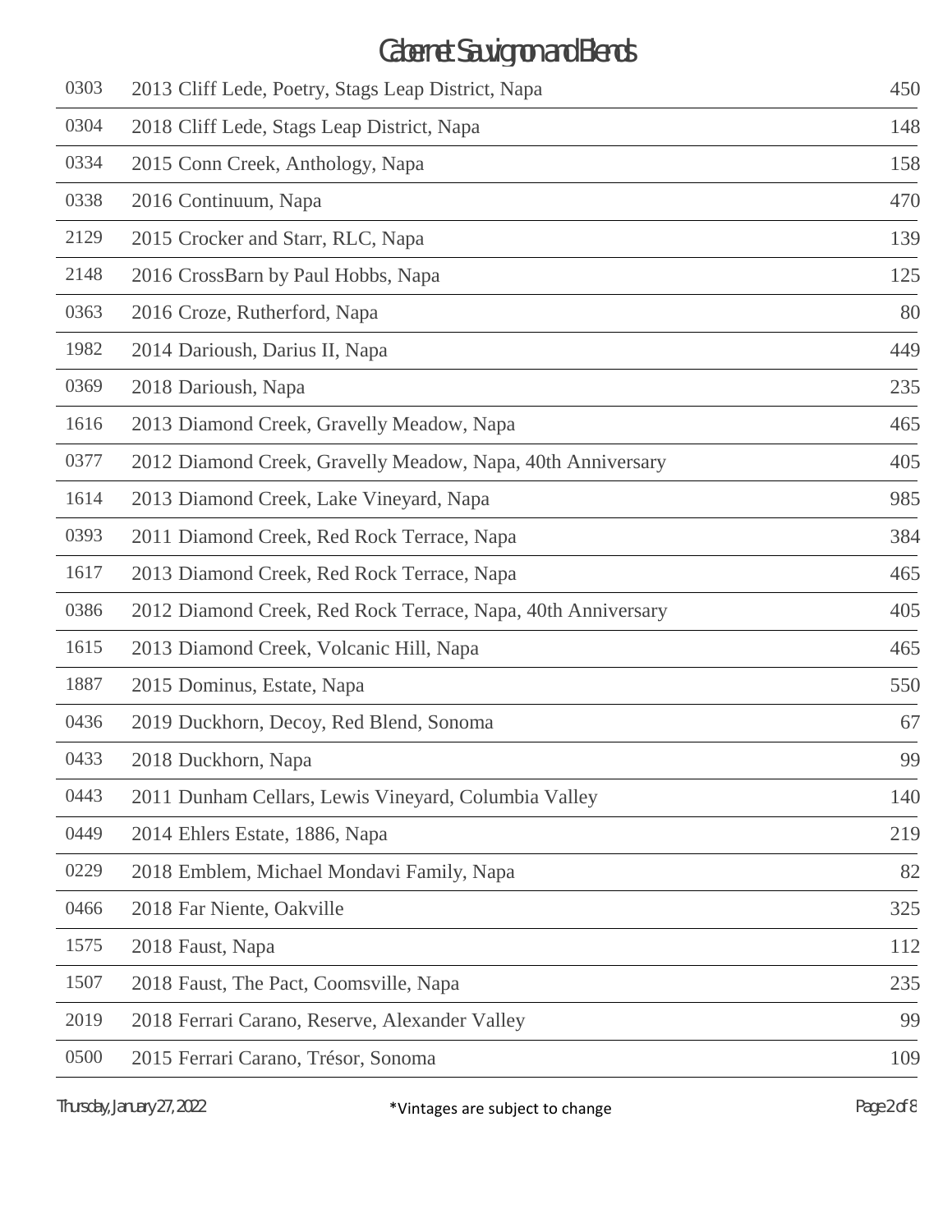| 0482 | 2017 Flora Springs, Napa                                                      | 88  |
|------|-------------------------------------------------------------------------------|-----|
| 1584 | 2014 Flora Springs, Rennie Reserve, St Helena, Napa                           | 265 |
| 1583 | 2017 Flora Springs, Trilogy, Napa                                             | 149 |
| 0502 | 2018 Frank Family Vineyards, Napa                                             | 98  |
| 2120 | 2017 Frank Family Vineyards, Reserve, Rutherford                              | 199 |
| 0505 | 2018 Freemark Abbey, Napa                                                     | 139 |
| 0511 | 2018 Frog's Leap, Rutherford Estate, Napa                                     | 123 |
| 1555 | 2012 G.B. Crane, The Crane Assembly, St. Helena                               | 405 |
| 0542 | 2018 Goldschmidt Vineyards, Hilary Goldschmidt, Charming Creek Vineyard, Napa | 97  |
| 0543 | 2009 Goldschmidt Vineyards, Plus, Game Ranch, Oakville, Napa                  | 220 |
| 2023 | 2013 Goldschmidt Vineyards, Plus, Game Ranch, Oakville, Napa                  | 212 |
| 0544 | 2008 Goldschmidt Vineyards, Plus, Yoeman Vineyard, Alexander                  | 220 |
| 2024 | 2016 Goldschmidt Vineyards, Yoeman Vineyard, Alexander                        | 127 |
| 1432 | 2019 Goldschmidt, Yardstick, Ruth's Reach, Napa                               | 55  |
| 0559 | 2017 Grgich Hills, Estate, Napa                                               | 138 |
| 1644 | 2017 Groth, Napa                                                              | 129 |
| 0565 | 2010 Groth, Reserve, Napa                                                     | 262 |
| 1722 | 2012 Groth, Reserve, Napa                                                     | 262 |
| 2256 | 2015 Groth, Reserve, Napa                                                     | 262 |
| 2257 | 2016 Groth, Reserve, Napa                                                     | 262 |
| 0569 | 2019 Gundlach Bundschu, Mountain Cuvée, Sonoma                                | 49  |
| 0570 | 2018 Gundlach Bundschu, Sonoma                                                | 96  |
| 2191 | 2018 Hall, Kathryn Hall, Napa                                                 | 375 |
| 1441 | 2016 Heitz Cellars, Napa                                                      | 138 |
| 2288 | 2015 Heitz Cellars, Trailside Vineyard, Napa                                  | 259 |
| 1550 | 2014 Hess Collection, Mount Veeder, Napa                                      | 134 |
| 0594 | 2019 Hess, Allomi Vineyard, Napa                                              | 79  |
|      |                                                                               |     |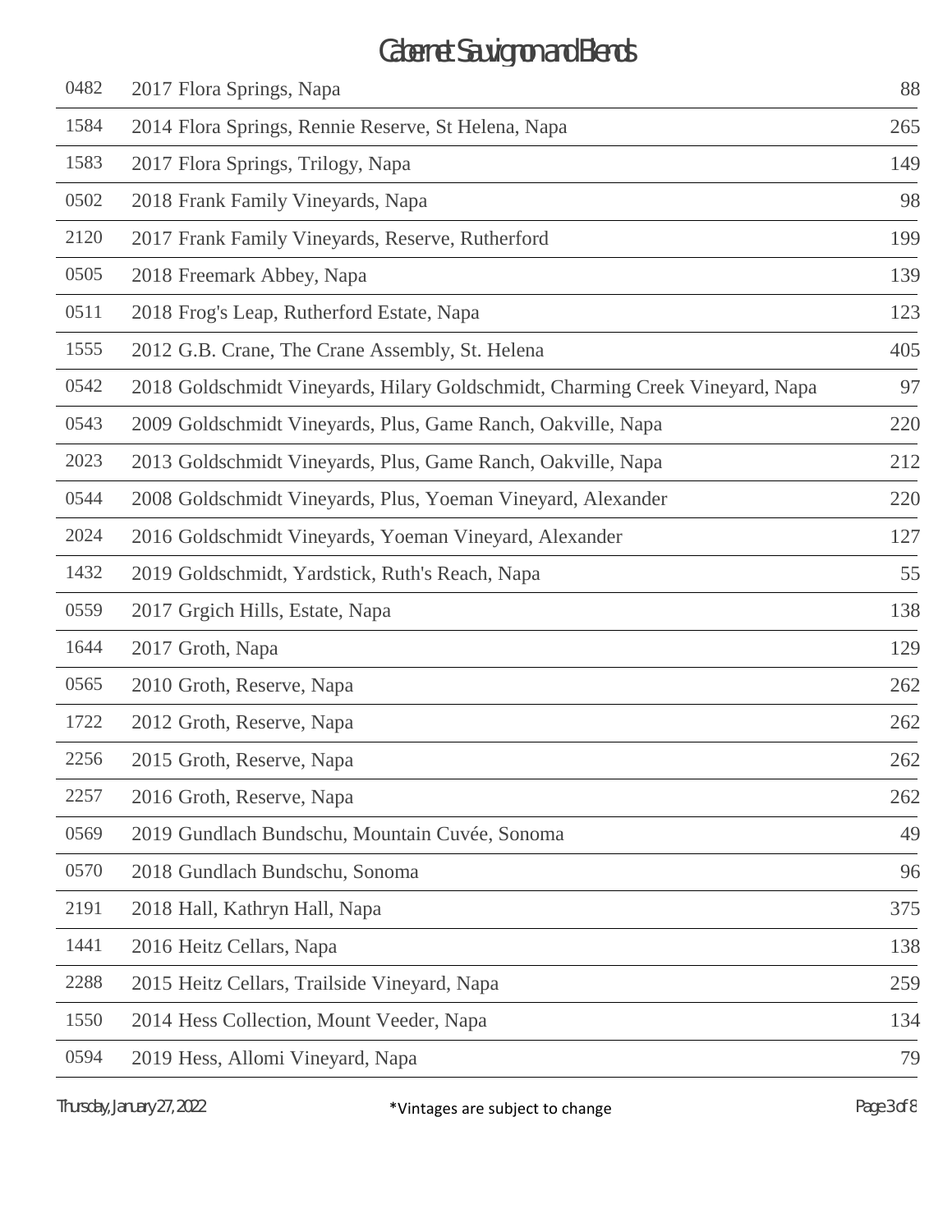| 2013 Honig, Bartolucci Vineyard, St. Helena, Napa                    | 200 |
|----------------------------------------------------------------------|-----|
| 2018 Honig, Napa                                                     | 99  |
| 2016 Hourglass, Estate, Napa                                         | 337 |
| 2018 Hundred Acre, Ark, Napa                                         | 998 |
| 2018 Hundred Acre, Kayli Morgan, Napa                                | 998 |
| 2016 Hundred Acre, Wraith, Napa                                      | 998 |
| 2016 Inglenook, 1882, Rutherford, Napa                               | 95  |
| 2016 Inglenook, Rubicon, Rutherford, Napa                            | 345 |
| 2017 Inglenook, Rutherford, Napa                                     | 162 |
| 2016 J. Davies, Diamond Mountain District, Napa                      | 210 |
| 2018 J. Davies, Diamond Mountain District, Napa                      | 230 |
| 2018 J. Lohr, Hilltop, Paso Robles                                   | 74  |
| 2014 Jarvis, Estate Grown, Napa                                      | 275 |
| 2017 Jordan, Alexander                                               | 129 |
| 2011 Joseph Phelps, Insignia, Napa                                   | 385 |
| 2016 Joseph Phelps, Insignia, Napa                                   | 485 |
| 2018 Joseph Phelps, Napa                                             | 182 |
| 2018 Justin, Isosceles, Paso Robles                                  | 163 |
| 2015 Justin, Isosceles, Reserve, Paso Robles                         | 287 |
| 2016 Justin, Justification, Paso Robles                              | 105 |
| 2017 Justin, Paso Robles                                             | 70  |
| 2015 King Estate, North by Northwest, Columbia Valley                | 54  |
| 2015 Kuleto Estate, Napa                                             | 137 |
| 2016 L'Ecole No. 41, Apogee, Pepper Bridge Vineyard, Columbia Valley | 116 |
| 2016 L'Ecole No. 41, Columbia Valley                                 | 73  |
| 2017 Lokoya, Mount Veeder, Napa                                      | 505 |
| 2018 Long Meadow Ranch, Napa                                         | 114 |
|                                                                      |     |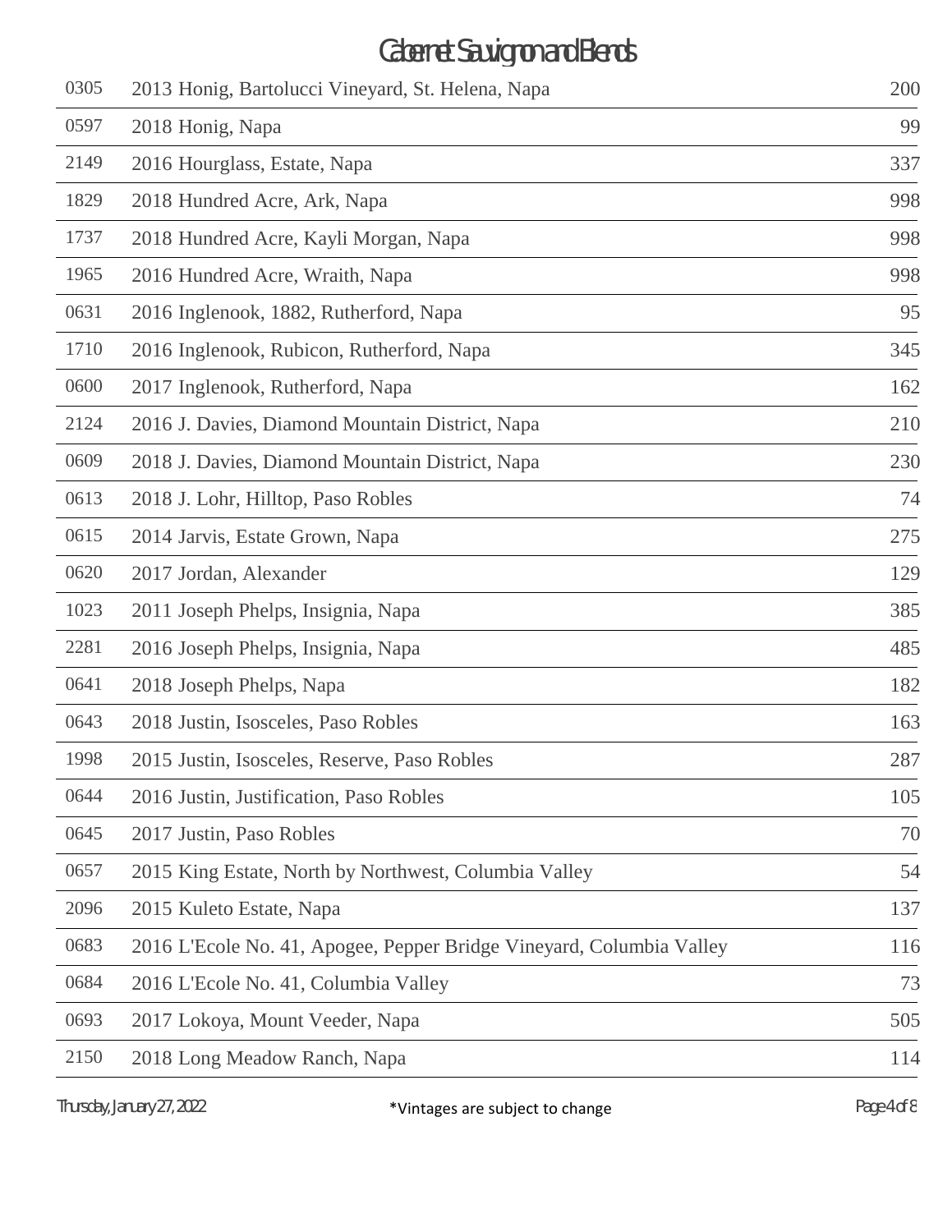| 0701 | 2018 Louis Martini, Napa                                     | 92  |
|------|--------------------------------------------------------------|-----|
| 0740 | 2016 Martin Ray, Santa Cruz Mountains                        | 58  |
| 0765 | 2014 Merryvale, Profile, Napa                                | 352 |
| 2315 | 2017 Meyer Family Cellars, Fluffy Billows, Oakville          | 112 |
| 1744 | 2012 Michel Rolland, Napa                                    | 312 |
| 2169 | 2014 Michel Rolland, Napa                                    | 312 |
| 0794 | 2019 Mount Veeder, Napa                                      | 108 |
| 0809 | 2015 Newton, The Puzzle, Spring Mountain, Napa               | 230 |
| 1624 | 2018 Nickel and Nickel, C.C. Ranch, Rutherford               | 205 |
| 1978 | 2018 Nickel and Nickel, Quarry Vineyard, Rutherford          | 198 |
| 1979 | 2018 Nickel and Nickel, Quicksilver, Napa                    | 198 |
| 1980 | 2016 Nickel and Nickel, Rock Cairn Vineyard, Oakville        | 198 |
| 1981 | 2017 Nickel and Nickel, State Ranch, Yountville              | 198 |
| 2330 | 2018 Nickel and Nickel, Vaca Vista, Oak Knoll District, Napa | 198 |
| 0756 | 2012 Opus One, Mondavi/Rothschild, Napa                      | 450 |
| 1723 | 2013 Opus One, Mondavi/Rothschild, Napa                      | 555 |
| 1858 | 2014 Opus One, Mondavi/Rothschild, Napa                      | 540 |
| 1643 | 2015 Opus One, Mondavi/Rothschild, Napa                      | 585 |
| 2165 | 2016 Opus One, Mondavi/Rothschild, Napa                      | 575 |
| 2255 | 2017 Opus One, Mondavi/Rothschild, Napa                      | 575 |
| 2308 | 2018 Opus One, Mondavi/Rothschild, Napa                      | 579 |
| 0830 | NV Opus One, Overture, Napa                                  | 210 |
| 0860 | 2019 Orin Swift, Mercury Head, Napa                          | 227 |
| 0855 | 2018 Orin Swift, Papillon, Napa                              | 145 |
| 0431 | 2018 Paraduxx, by Duckhorn, Napa                             | 85  |
| 0863 | 2009 Patel, Napa                                             | 230 |
| 0050 | 2017 Paul Hobbs, Beckstoffer, Dr.Crane Vineyard, Napa        | 512 |
|      |                                                              |     |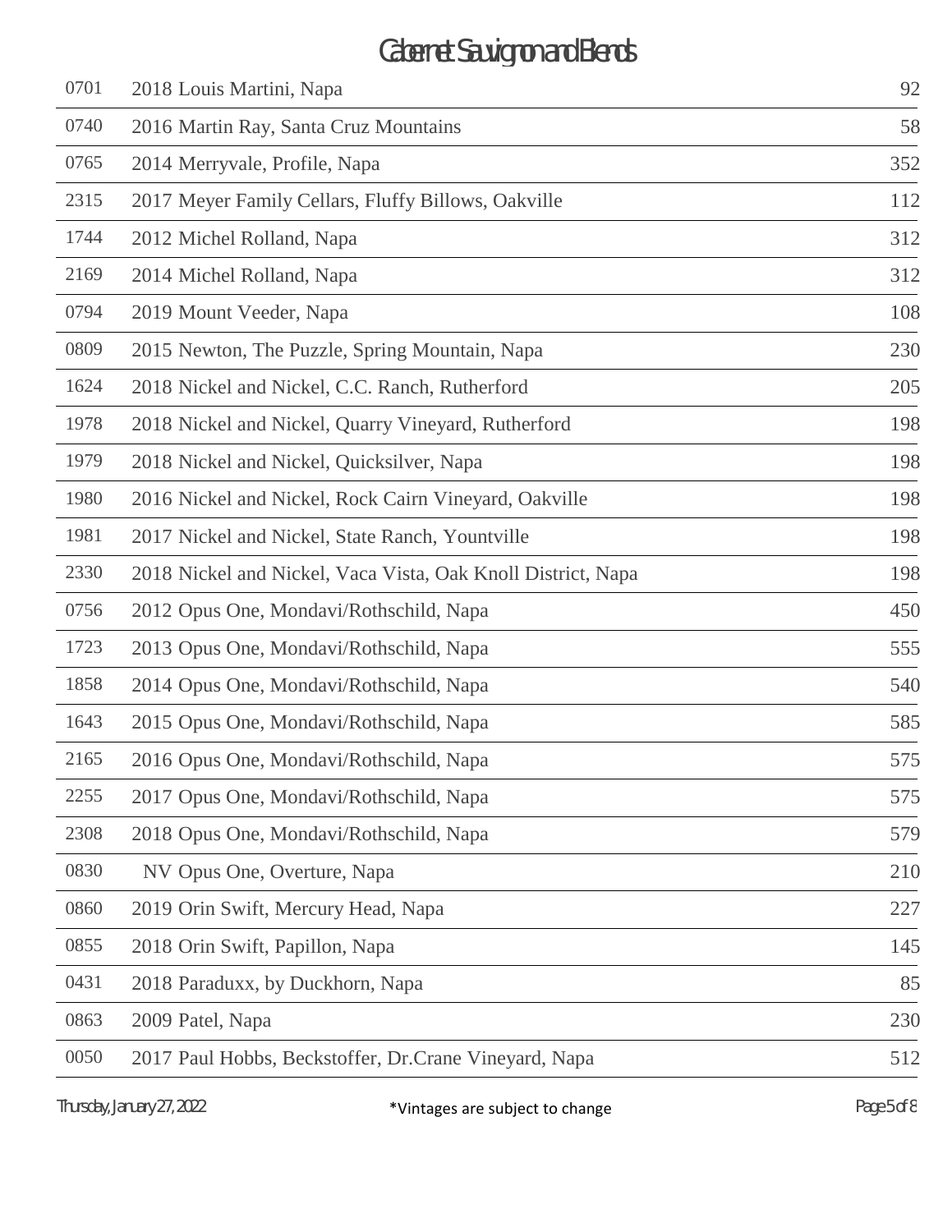| 2098 | 2015 Paul Hobbs, Beckstoffer, To Kalon Vineyard, Napa                  | 867 |
|------|------------------------------------------------------------------------|-----|
| 0889 | 2015 Paul Hobbs, Napa                                                  | 240 |
| 2320 | 2016 Paul Hobbs, Nathan Coombs Vineyard, Napa                          | 675 |
| 0892 | 2019 Peju, Napa                                                        | 143 |
| 1835 | 2017 Peter Franus, Mt Veeder, Napa                                     | 162 |
| 2173 | 2016 Pilcrow, Ghost Block Vineyard, Yountville, Napa                   | 195 |
| 2297 | 2018 Pilcrow, Granite Lake Vineyard, Howell Mountain, Napa             | 195 |
| 2296 | 2018 Pilcrow, Hillwalker Vineyard, Mt Veeder, Napa                     | 195 |
| 0937 | 2018 Pine Ridge, Napa                                                  | 125 |
| 0948 | 2018 Plumpjack, Oakville, Napa                                         | 285 |
| 0952 | 2015 Plumpjack, Reserve, Oakville, Napa                                | 720 |
| 0983 | 2011 Quilceda Creek, Columbia Valley                                   | 348 |
| 1437 | 2013 Quilceda Creek, Columbia Valley                                   | 377 |
| 0981 | 2015 Quilceda Creek, Columbia Valley                                   | 362 |
| 1983 | 2018 Quintessa, Napa                                                   | 342 |
| 0988 | 2010 R.P.F. Wines, The Signmaker, California                           | 97  |
| 1837 | 2017 Ramey, Claret, Napa                                               | 62  |
| 1984 | 2014 Red Mare, Alpha Mare, Blend, Napa                                 | 314 |
| 1985 | 2014 Red Mare, Napa                                                    | 141 |
| 2059 | 2016 Revelry Vintners, Columbia Valley                                 | 41  |
| 2172 | 2016 Revelry Vintners, Limited Edition Reveler, Blend, Columbia Valley | 53  |
| 1003 | 2009 Revolver Wine Company, Vine/Vein, Napa                            | 280 |
| 1011 | 2004 Ridge, Monte Bello, Santa Cruz Mountains                          | 855 |
| 1014 | 2016 Ridge, Monte Bello, Santa Cruz Mountains                          | 550 |
| 1084 | 2014 Robert Mondavi, BDX, Oakville, Napa                               | 125 |
| 1026 | 2018 Robert Mondavi, Napa                                              | 88  |
| 1031 | 2014 Robert Mondavi, Reserve, Oakville, Napa                           | 304 |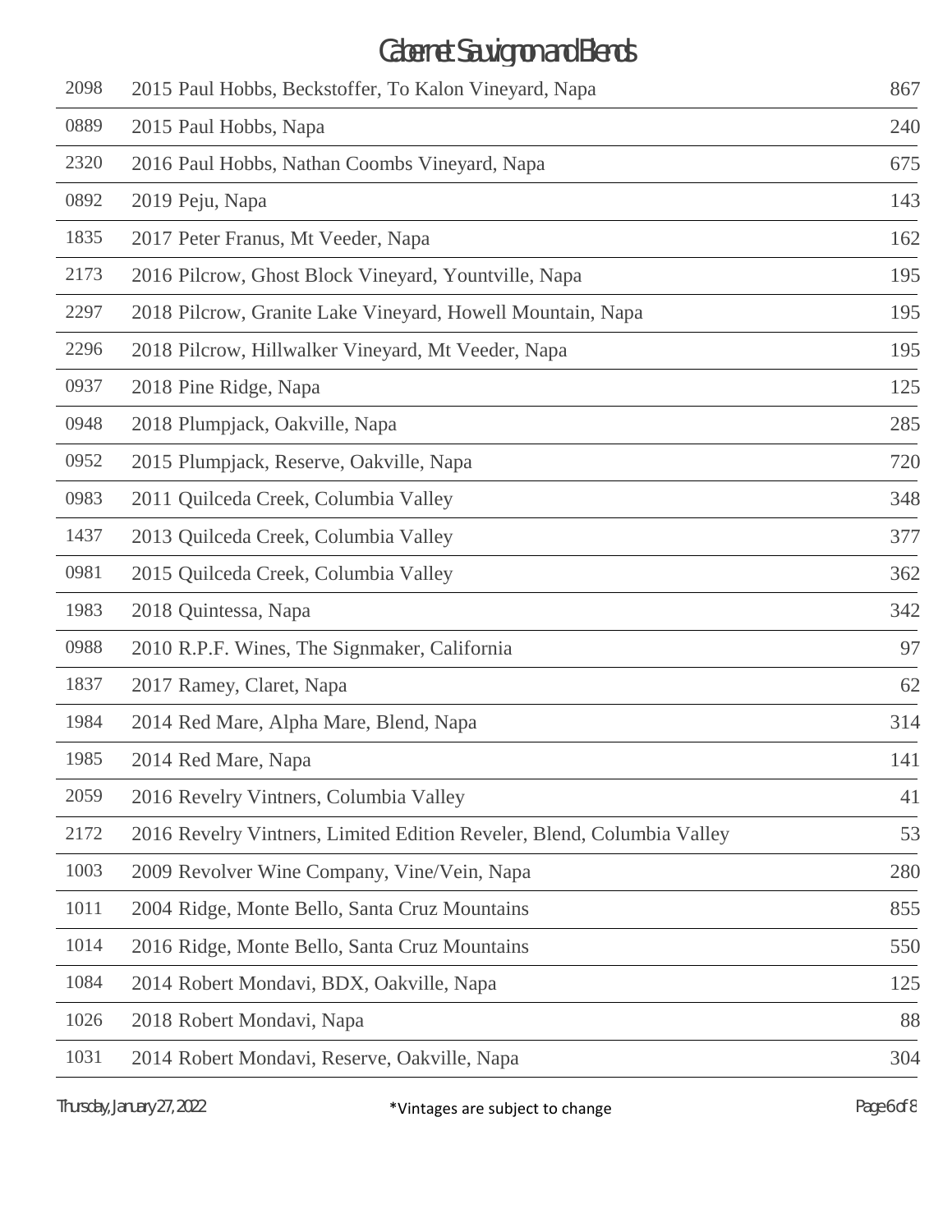| 0082 | 2018 Round Pond, Rutherford Estate, Napa            | 132 |
|------|-----------------------------------------------------|-----|
| 2043 | 2015 Rowen, Red Blend, Sonoma                       | 86  |
| 2152 | 2017 Schug Winery, Sonoma                           | 70  |
| 1097 | 2018 Sequoia Grove, Napa                            | 99  |
| 1764 | 2009 Shafer, Hillside Select, Napa                  | 505 |
| 1842 | 2011 Shafer, Hillside Select, Napa                  | 534 |
| 1986 | 2014 Shafer, Hillside Select, Napa                  | 594 |
| 2151 | 2015 Shafer, Hillside Select, Napa                  | 616 |
| 1763 | 2017 Shafer, Hillside Select, Napa                  | 599 |
| 1107 | 2018 Shafer, One Point Five, Napa                   | 199 |
| 1964 | 2017 Silver Oak, Alexander                          | 165 |
| 1577 | 2015 Silver Oak, Napa                               | 289 |
| 2286 | 2017 Silver Oak, OVID, Napa                         | 552 |
| 1127 | 2018 Silverado, Napa                                | 99  |
| 1136 | 2019 Smith & Hook, Hahn Family Wines, Central Coast | 50  |
| 1138 | 2013 Somerston Estate, Priest Ranch, Napa           | 83  |
| 1139 | 2014 Somerston, Napa                                | 249 |
| 2300 | 2018 Spottswoode, Estate, Napa                      | 387 |
| 1148 | 2016 Spottswoode, Lyndenhurst, Napa                 | 154 |
| 2028 | 2014 Spring Mountain, Napa                          | 220 |
| 1158 | 2015 Spring Valley Vineyards, Uriah, Walla Walla    | 99  |
| 0218 | 2015 St. Supéry, Elu, Napa                          | 127 |
| 1589 | 2015 Staglin Family Vineyards, Rutherford, Napa     | 435 |
| 1184 | 2018 Stags Leap Wine Cellars, FAY, Napa             | 285 |
| 1186 | 2019 Stags Leap Wine Cellars, Hands of Time, Napa   | 67  |
| 1190 | 2018 Stags' Leap, Napa                              | 115 |
| 2153 | 2016 Star Lane, Happy Canyon Estate, Santa Barbara  | 110 |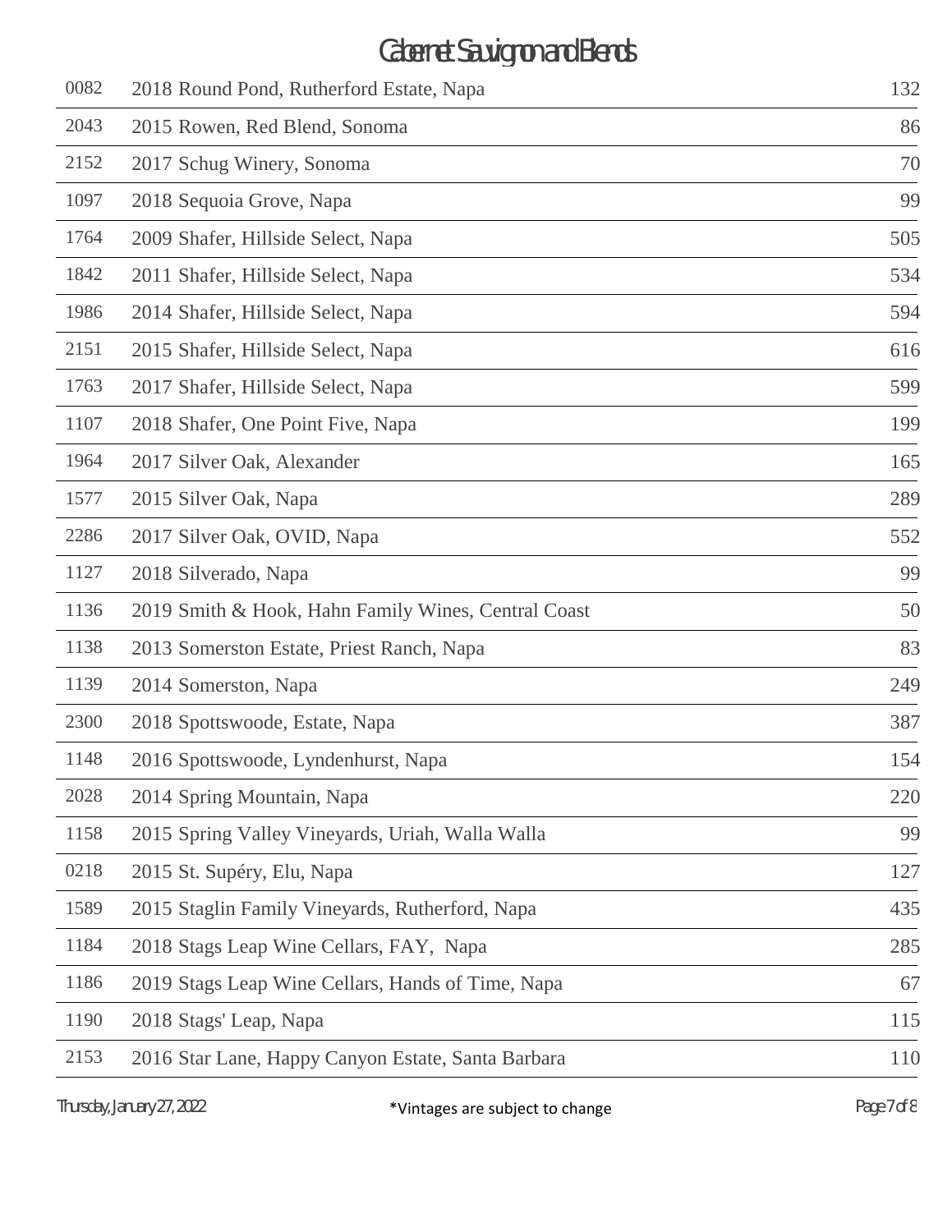| 1683 | 2018 Sterling, Napa                                        | 72  |
|------|------------------------------------------------------------|-----|
| 2057 | 2015 Substance Vineyard Collection, Powerline, Walla Walla | 78  |
| 1206 | 2017 Summit Lake, Emily Kestrel, Howell Mountain, Napa     | 188 |
| 1289 | 2017 The Calling, Alexander                                | 68  |
| 2016 | 2015 The Debate, Dr Crane, Beckstoffer, Napa               | 337 |
| 2017 | 2015 The Debate, Missouri Hopper, Beckstoffer, Napa        | 337 |
| 2018 | 2015 The Debate, To Kalon, Beckstoffer, Napa               | 337 |
| 0974 | 2018 The Prisoner Wine Co., Cuttings, California           | 115 |
| 1861 | 2017 The Prisoner Wine Co., Derange, California            | 182 |
| 1294 | 2019 The Prisoner Wine Co., The Prisoner, Napa             | 115 |
| 1822 | 2011 Torres, Mas La Plana, Penedes, Spain                  | 140 |
| 1307 | 2018 Trapiche, Broquel, Mendoza                            | 43  |
| 1308 | 2018 Trefethen Family Vineyards, Oak Knoll District, Napa  | 121 |
| 1557 | 2012 Ulysess Wine Cellars, "Ulysses", Napa                 | 305 |
| 1380 | 2019 Venge Vineyards, Scout's Honor, Calistoga, Napa       | 85  |
| 1384 | 2008 Verite, La Joie, Sonoma                               | 805 |
| 1385 | 2003 Verite, La Muse, Sonoma                               | 314 |
| 1388 | 2008 Verite, La Muse, Sonoma                               | 655 |
| 1390 | 2007 Verite, Le Desire, Sonoma                             | 655 |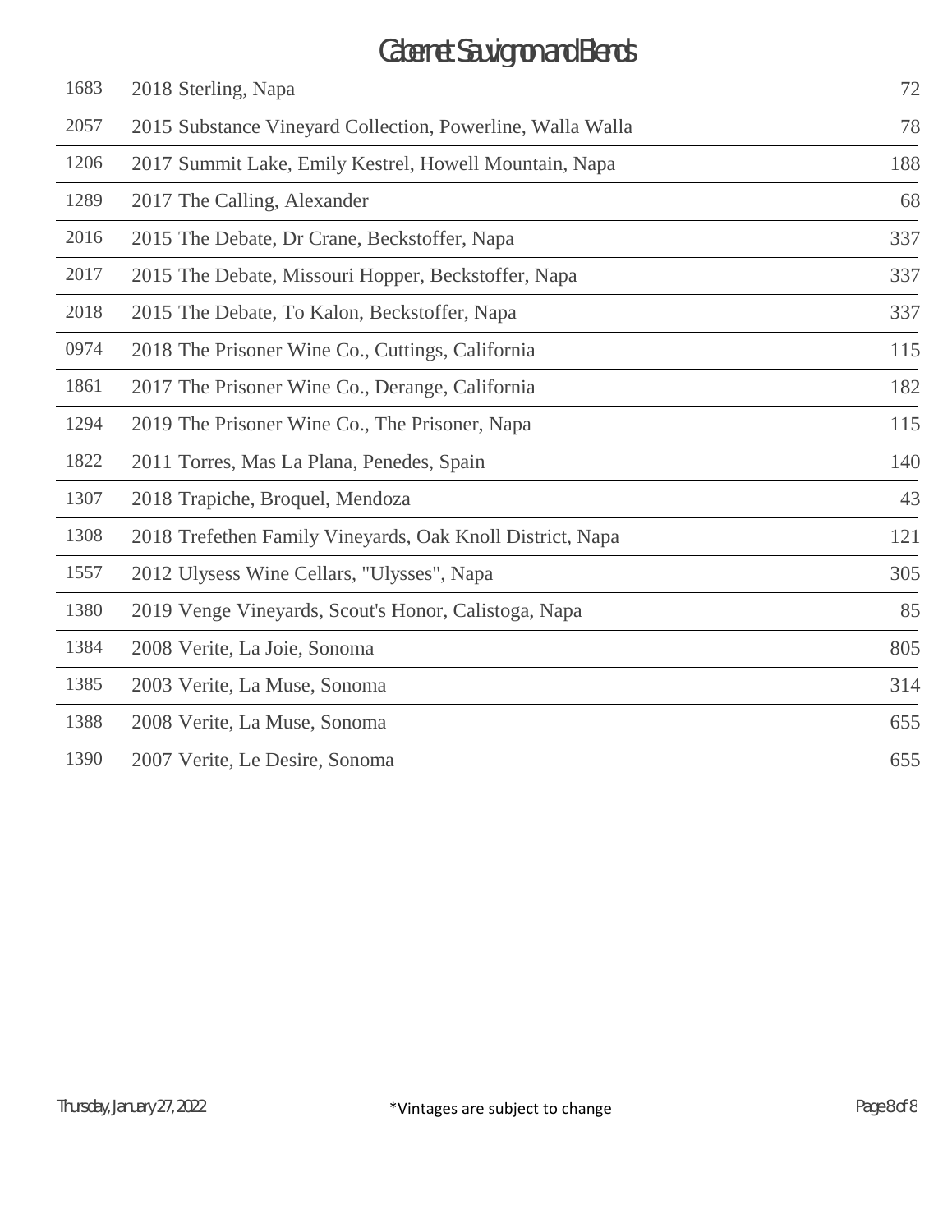#### Merlot

| Bin  | Vintage Producer                                              |     |
|------|---------------------------------------------------------------|-----|
| 1696 | 2011 Barnett Vineyards, Spring Mountain District, Napa        | 129 |
| 0192 | 2017 Cakebread, Napa                                          | 131 |
| 0442 | 2018 Duckhorn, Napa                                           | 80  |
| 0456 | 2019 Emmolo, by Caymus, Napa                                  | 65  |
| 1813 | 2017 Fidelity, by Goldschmidt, Alexander Valley               | 50  |
| 0509 | 2018 Frog's Leap, Napa                                        | 79  |
| 0575 | 2018 Hall, Napa                                               | 70  |
| 2111 | 2015 Hyde and De Villaine, Belle Cousine, Hyde Vineyard, Napa | 155 |
| 0611 | 2013 J. Lohr, Cuvée POM, Paso Robles                          | 95  |
| 0675 | 2017 La Jota, Estate, Howell Mountain                         | 135 |
| 0743 | 2014 Matanzas Creek Winery, Bennett Valley, Sonoma            | 60  |
| 0947 | 2018 Plumpjack, Napa                                          | 138 |
| 1091 | 2012 Sbragia, Home Ranch, Dry Creek Valley, Sonoma            | 64  |
| 1843 | 2016 Shafer, TD-9, Blend Napa                                 | 138 |
| 1125 | 2014 Silverado, Mt George, Napa                               | 75  |
| 1140 | 2013 Somerston, Stornoway, Napa                               | 250 |
| 1297 | 2017 The Prisoner Wine Co., Thorn, Napa                       | 84  |
| 1776 | 2015 Twomey, by Silver Oak, Napa                              | 115 |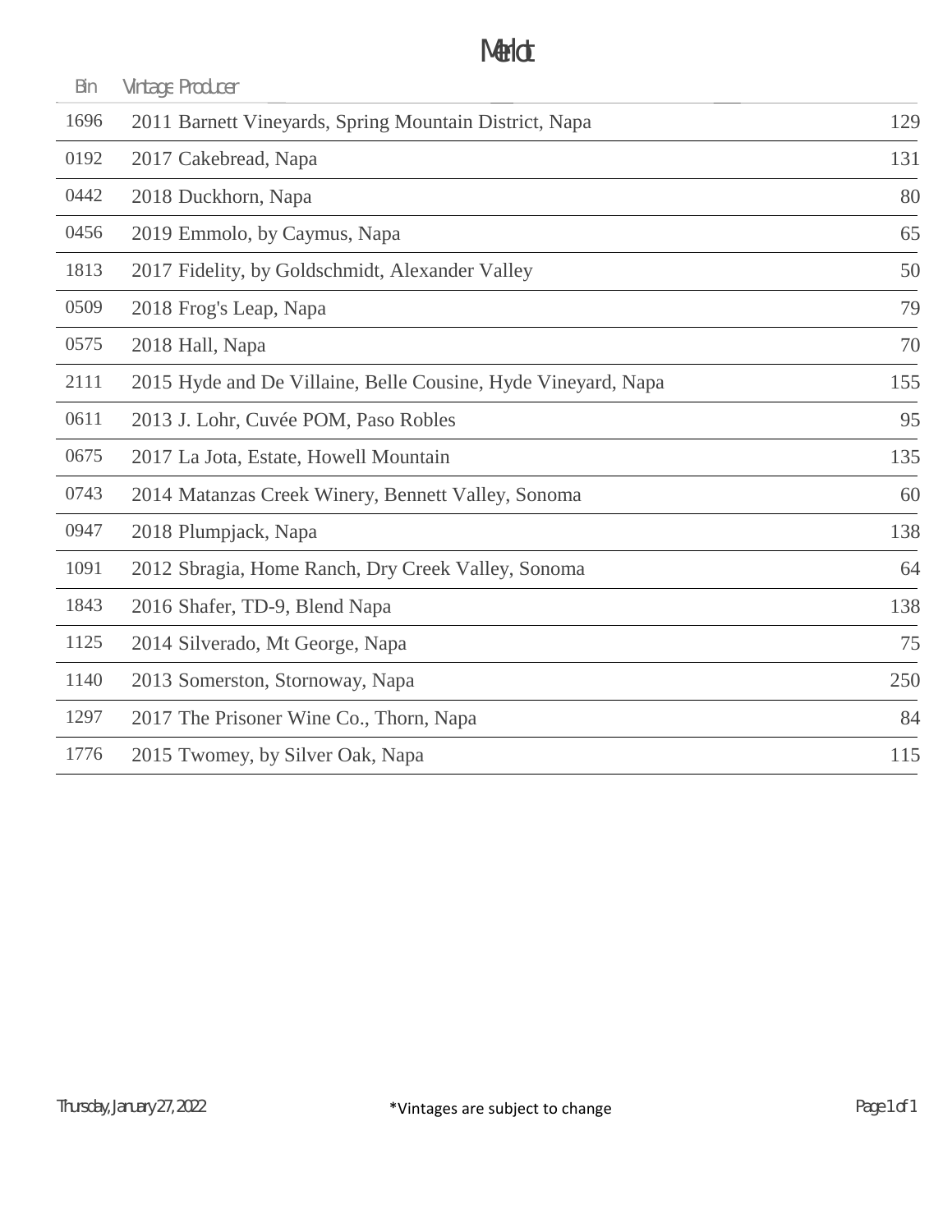### Pinot Noir

| Bin  | Vintage Producer                                        |     |
|------|---------------------------------------------------------|-----|
| 0169 | 2020 Belle Glos, Clark and Telephone, Santa Maria       | 85  |
| 1892 | 2019 Belle Glos, Dairyman, Russian River Valley         | 85  |
| 0119 | 2019 Belle Glos, Las Alturas, Santa Lucia Highlands     | 85  |
| 0290 | 2017 Cherry Hill, Estate, Willamette                    | 62  |
| 0292 | 2019 Cherry Pie, Stanley Ranch, Carneros                | 95  |
| 0415 | 2018 Domaine Drouhin, Dundee Hills, Willamette          | 88  |
| 0850 | 2018 Domaine Drouhin, Laurene, Dundee Hills, Willamette | 134 |
| 0440 | 2018 Duckhorn, Migration, Sonoma                        | 62  |
| 0457 | 2019 En Route, Les Pommiers, Russian River              | 87  |
| 0508 | 2018 Frei Brothers, Reserve, Russian River              | 58  |
| 2293 | 2019 J. Davies, Ferrington Vineyard, Anderson Valley    | 138 |
| 0648 | 2020 Ken Wright, Willamette                             | 69  |
| 0658 | 2018 King Estate, Willamette                            | 67  |
| 0668 | 2019 Kosta Browne, Sonoma                               | 195 |
| 0762 | 2014 Merryvale, Carneros                                | 89  |
| 0798 | 2018 Mt. Beautiful, North Canterbury, New Zealand       | 57  |
| 0865 | 2017 Patz & Hall, Sonoma                                | 95  |
| 2321 | 2018 Paul Hobbs, Goldrock Estate, Sonoma Coast          | 152 |
| 2322 | 2018 Paul Hobbs, Hyde Vineyard, Carneros, Napa          | 164 |
| 0890 | 2017 Paul Hobbs, Russian River Valley                   | 134 |
| 0904 | 2018 Penner-Ash, Willamette                             | 114 |
| 1711 | 2018 Raen, Royal St. Robert Cuvee, Sonoma               | 149 |
| 1117 | 2018 Roco, Willamette                                   | 58  |
| 1603 | 2019 Siduri, Willamette                                 | 60  |
| 1365 | 2018 Twomey, by Silver Oak, Russian River               | 116 |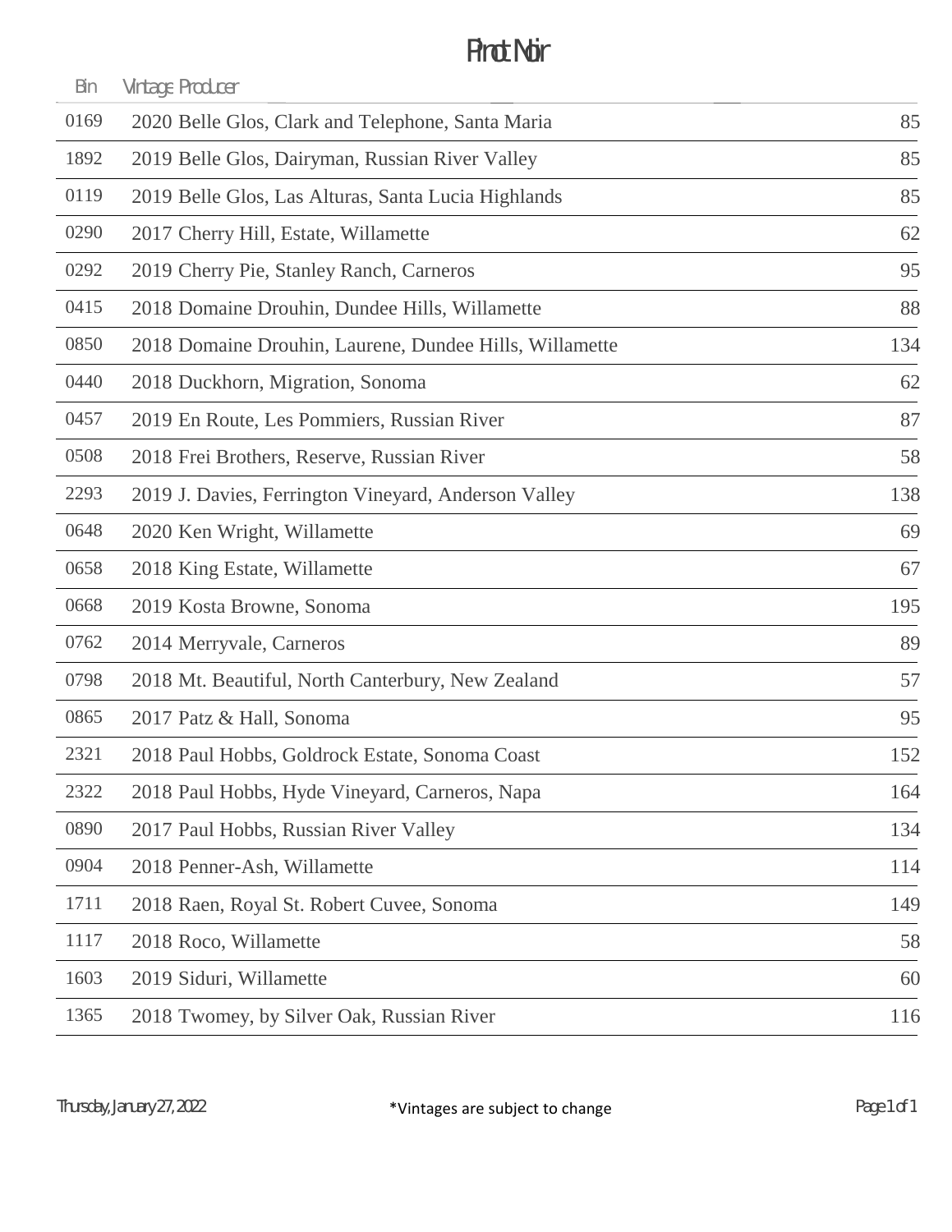# Zinfandel and Blends

|     | Vintage Producer                                                    | BIN  |
|-----|---------------------------------------------------------------------|------|
| 65  | 2017 Bedrock Wine Co., Sonoma                                       | 0093 |
| 60  | 2015 Dashe, Dry Creek Valley                                        | 0665 |
| 97  | 2014 Edizione Pennino, Inglenook, Rutherford, Napa                  | 1814 |
| 49  | 2017 Francis Ford Coppola, Director's Cut, Dry Creek Valley, Sonoma | 0489 |
| 88  | 2018 Frank Family Vineyards, Napa                                   | 2123 |
| 90  | 2014 G.B. Crane, Disciples, Napa                                    | 1618 |
| 140 | 2016 G.B. Crane, Qué Viene el Coco, Napa                            | 0516 |
| 51  | 2015 Klinker Brick, Lodi                                            | 1488 |
| 138 | 2017 Louis M. Martini, Gnarly Vines, Monte Rosso Vineyard, Sonoma   | 1620 |
| 58  | 2019 Mauritson, Dry Creek Valley                                    | 0745 |
| 84  | 2018 Old Ghost by Klinker Brick, Lodi                               | 0828 |
| 94  | 2018 Orin Swift, 8 Years in the Desert, Blend, California           | 2011 |
| 77  | 2014 Peter Franus, Brandlin Vineyard, Napa                          | 1994 |
| 138 | 2015 Red Thread, Blend, Howell Mountain, Napa                       | 2020 |
| 79  | 2017 Ridge, Geyserville, Sonoma                                     | 1005 |
| 88  | 2017 Ridge, Lytton Springs, Sonoma Coast                            | 1010 |
| 82  | 2017 Ridge, Pagani Ranch, Sonoma                                    | 1015 |
| 70  | 2017 Ridge, Ponzo, Russian River Valley                             | 2168 |
| 62  | 2016 Ridge, Three Valleys, Sonoma                                   | 1004 |
| 80  | 2016 Sineann, Lodi                                                  | 1135 |
| 79  | 2013 Summit Lake Vineyards, Howell Mountain                         | 1205 |
| 69  | 2019 The Prisoner Wine Co., Saldo, California                       | 1293 |
|     |                                                                     |      |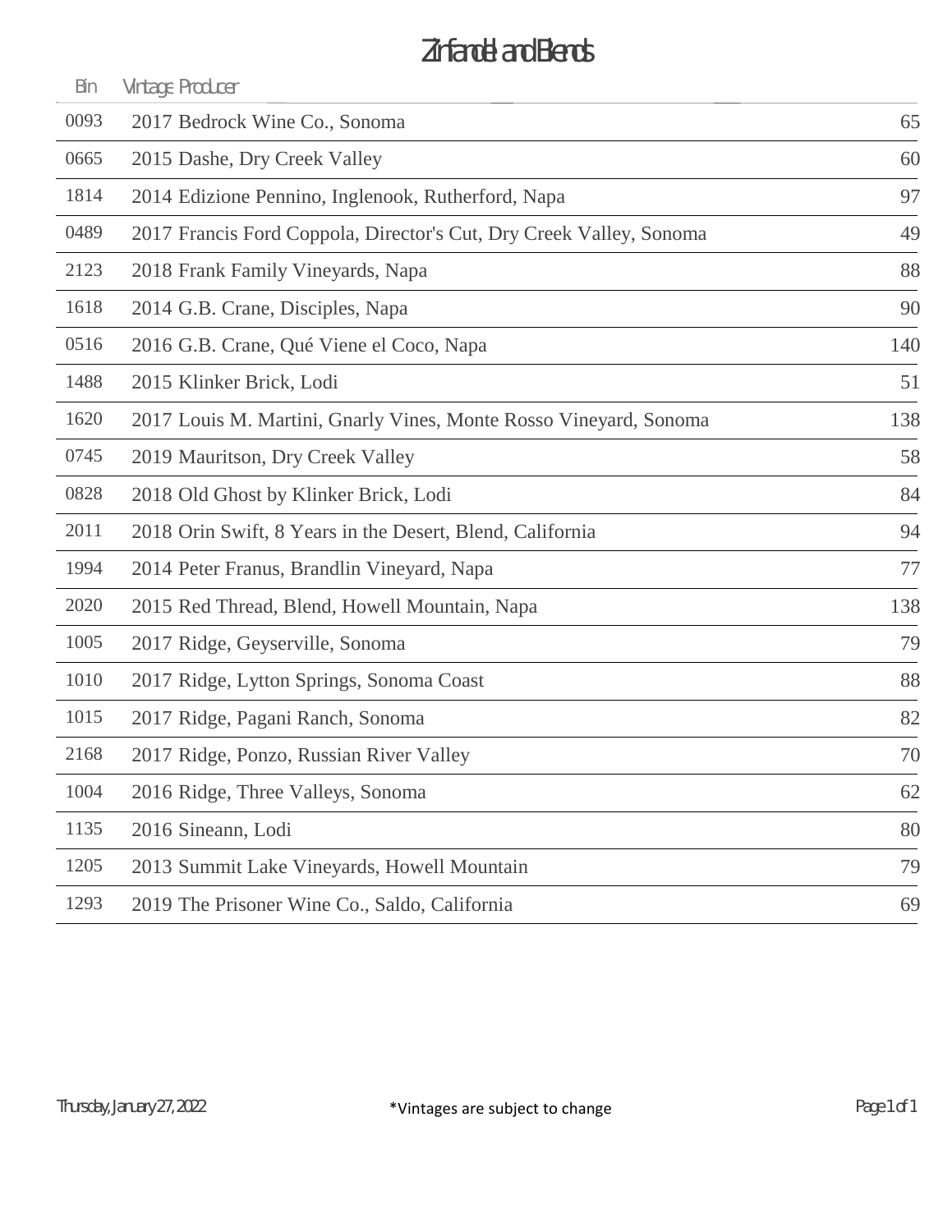### Bordeaux

| Bin  | Vintage Producer                                                            |       |
|------|-----------------------------------------------------------------------------|-------|
| 0120 | 2016 Bordeaux Supérieur, Chateau Lescalle                                   | 50    |
| 2314 | 2012 Listrac-Medoc, Chateau Clarke                                          | 110   |
| 2337 | 2018 Margaux, Chateau Mongravey, Cru Bourgeois                              | 112   |
| 0749 | 2018 Médoc, Chateau Andron                                                  | 40    |
| 1751 | 1994 Pauillac, Chateau Clerc Milon                                          | 445   |
| 0873 | 2011 Pauillac, Chateau Duhart-Milon                                         | 335   |
| 2100 | 2009 Pauillac, Chateau Grand-Puy Ducasse, 5eme Grand Cru Classe             | 190   |
| 0876 | 1902 Pauillac, Chateau Lafite Rothschild                                    |       |
| 0959 | 2005 Pauillac, Chateau Latour, Premier Grand Cru Classe                     | 2,915 |
| 2094 | 2010 Pauillac, Chateau Latour, Premier Grand Cru Classe                     | 3,700 |
| 0879 | 1985 Pauillac, Chateau Lynch Bages, Grand Cru Classé                        | 1,017 |
| 1691 | 2011 Pauillac, Chateau Lynch Bages, Grand Cru Classé                        | 405   |
| 0880 | 2012 Pauillac, Chateau Lynch Bages, Grand Cru Classé                        | 355   |
| 0885 | 2006 Pauillac, Chateau Mouton Rothschild                                    | 1,585 |
| 0958 | 2013 Pomerol, Chateau La-Fleur-Petrus                                       | 505   |
| 0960 | 2015 Pomerol, Chateau Latour Á Pomerol                                      | 235   |
| 0995 | 2012 Pomerol, Chateau Petrus                                                | 3,720 |
| 0963 | 2012 Pomerol, Chateau Plince                                                | 145   |
| 0992 | 2015 Pomerol, Chateau Plince                                                | 145   |
| 0964 | 2010 Pomerol, Chateau Rouget                                                | 220   |
| 1593 | 2012 Pomerol, Chateau Rouget                                                | 150   |
| 1654 | 2012 Pomerol, Chateau Trotanoy                                              | 550   |
| 2324 | 2015 Pomerol, Chateau Trotanoy                                              | 575   |
| 0965 | 2012 Pomerol, John Pierre Moueix, Chateau Providence                        | 285   |
| 2335 | 2009 Saint-Emilion Grand Cru, Chateau Pavie Macquin                         | 249   |
| 2336 | 2018 Saint-Emilion Grand Cru, Domaine Clarence Dillon, Le Dragon de Quintus | 187   |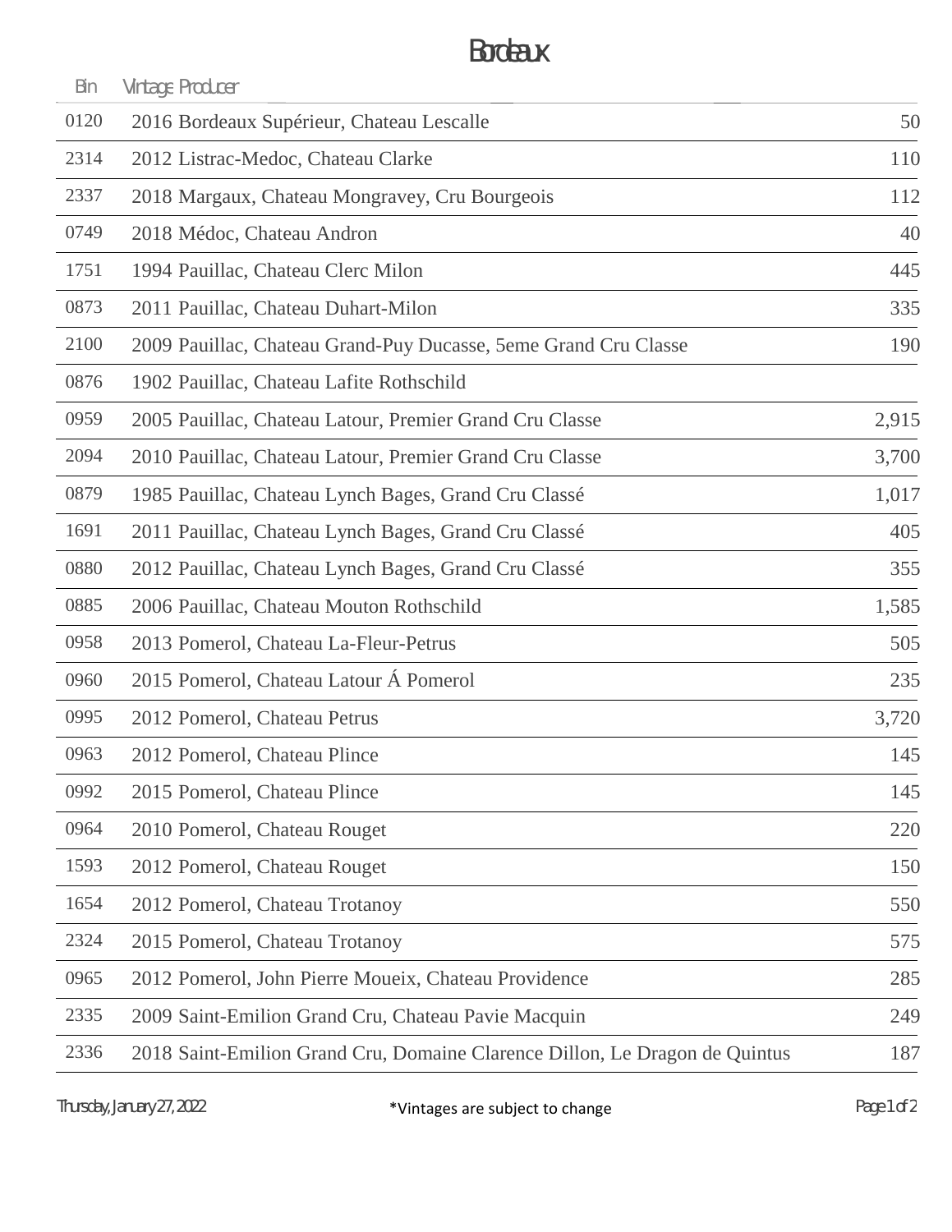## Bordeaux

| 1611 | 2017 Saint-Emilion Grand Cru, Lassègue                | 125 |
|------|-------------------------------------------------------|-----|
| 1058 | 2010 Saint-Emilion Premier Grand Cru, Belair Monange  | 555 |
| 1655 | 2015 Saint-Emilion Premier Grand Cru, Belair Monange  | 495 |
| 2313 | 2018 Saint-Emilion Premier Grand Cru, Belair Monange  | 585 |
| 1839 | 2006 Saint-Estephe, Chateau Montrose                  | 449 |
| 1062 | 2011 Saint-Estephe, Chateau Montrose                  | 405 |
| 1063 | 2010 Saint-Estephe, Cos D'Estournel, Grand Cru Classé | 955 |
| 1066 | 2001 Saint-Julien, Chateau Ducru-Beaucaillou          | 514 |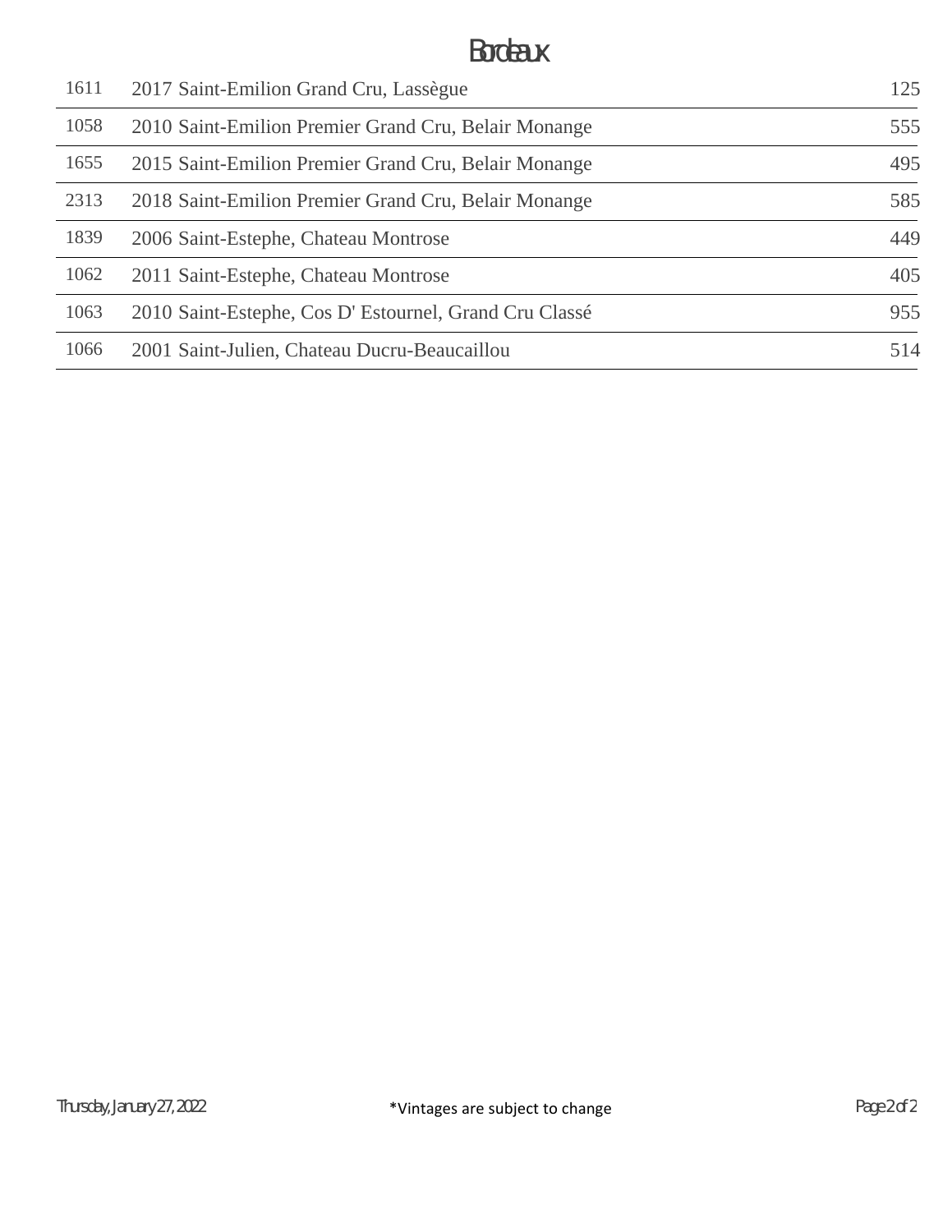# Burgundy

| Bin  | Vintage Producer                                                     |       |
|------|----------------------------------------------------------------------|-------|
| 2147 | 2017 Bourgogne, Domaine Gille, Bourgogne Rouge                       | 65    |
| 2086 | 2015 Bourgogne, Vieilles Vignes, Maison Roche de Bellene             | 40    |
| 1949 | 2015 Chambolle-Musigny, 1er Cru, Domaine Gille                       | 180   |
| 0323 | 2009 Chambolle-Musigny, 1er Cru, Joseph Drouhin                      | 165   |
| 0228 | 2019 Chambolle-Musigny, Joseph Drouhin                               | 148   |
| 2189 | 2012 Corton Les Renards, Grand Cru, Domaine Gille                    | 325   |
| 1544 | 2018 Gevrey-Chambertin, Domaine René Leclerc                         | 153   |
| 1504 | 2018 Gevrey-Chambertin, Joseph Drouhin                               | 148   |
| 2069 | 2016 Gevrey-Chambertin, Regis Bouvier                                | 116   |
| 2012 | 2015 Marsannay, Clos du Roy, Regis Bouvier                           | 56    |
| 2186 | 2015 Nuits-Saint-Georges, Domaine Gille, Le Brulees                  | 160   |
| 1950 | 2015 Pommard, Domaine Gille                                          | 135   |
| 2187 | 2017 Santenay, 1er Cru Clos Rousseau, Domaine Jacques Girardin       | 99    |
| 2190 | 2017 Santenay, Grand Vin de Bourgogne, Bouchard Pere et Fils         | 65    |
| 1966 | 2017 Savigny-Les-Beaune, 1er Cru Les Lavieres, Bouchard Pere et Fils | 112   |
| 1502 | 2016 Volnay, Joseph Drouhin                                          | 139   |
| 1406 | 1994 Vosne-Romanée, Domain de la Romanee Conti, Grand Cru            | 8,157 |
| 2030 | 2015 Vosne-Romanée, Domaine Gille                                    | 142   |
| 1503 | 2011 Vosne-Romanée, Joseph Drouhin                                   | 185   |
| 1408 | 2017 Vosne-Romanée, Joseph Drouhin                                   | 179   |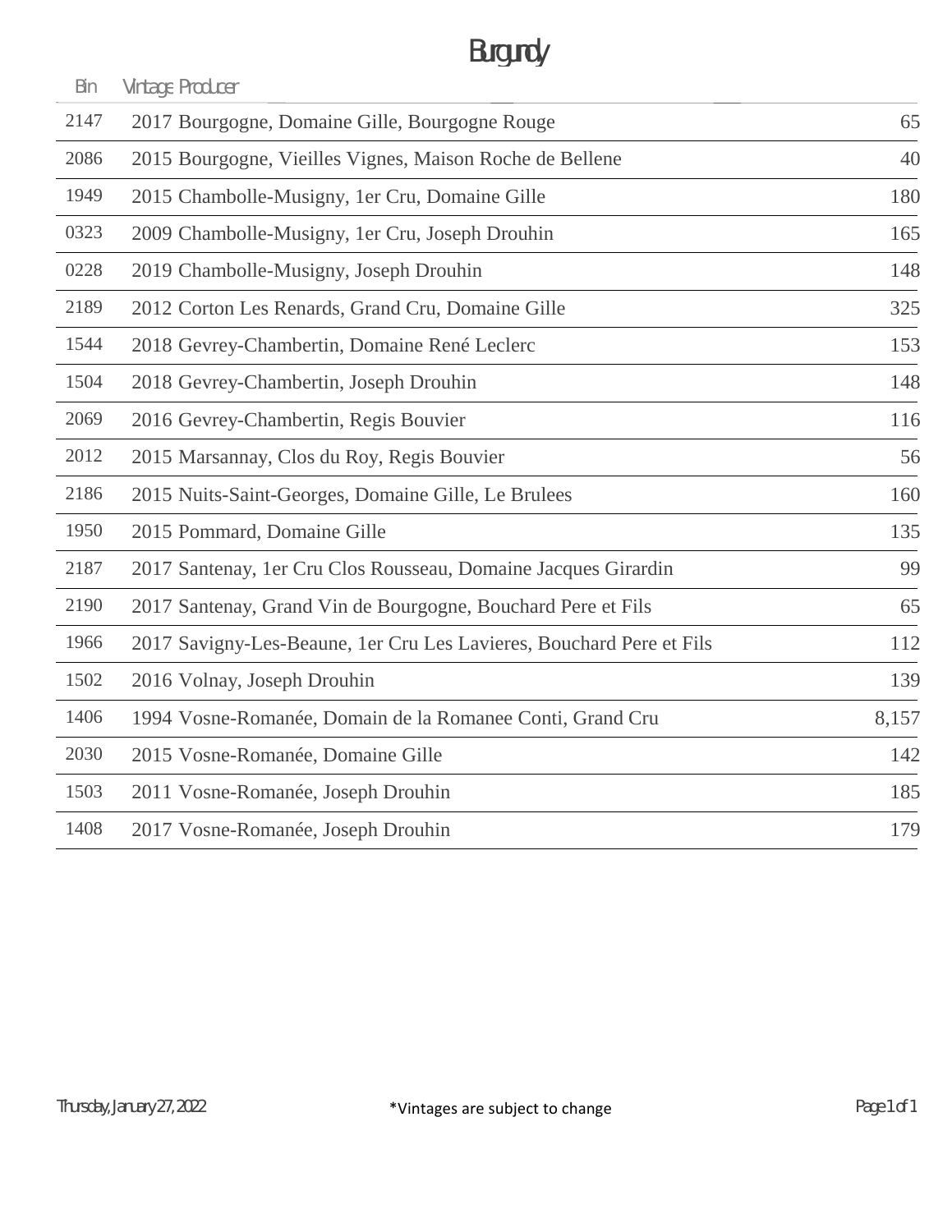| Bin  | Vintage Producer                                                  |     |
|------|-------------------------------------------------------------------|-----|
| 0270 | 2017 Chateauneuf-du-Pape, Chateau La Nerthe                       | 125 |
| 1681 | 2019 Chateauneuf-du-Pape, Domaine Bois De Boursan                 | 112 |
| 1951 | 2017 Chateauneuf-du-Pape, Domaine de la Solitude, Tradition Rouge | 98  |
| 1760 | 2010 Chateauneuf-du-Pape, Domaine Du Pegau, Cuvee da Capo         | 825 |
| 0275 | 2011 Chateauneuf-du-Pape, Domaine Du Pegau, Reserve               | 190 |
| 0277 | 2019 Chateauneuf-du-Pape, Domaine Du Vieux Telegraph              | 189 |
| 2087 | 2014 Cornas, Maison Nicolas Perrin, Axis Mundi                    | 112 |
| 1883 | 2014 Costieres de Nimes, Chateau de Campuget Syrah Sommeliere     | 58  |
| 0357 | 2012 Cote-Rotie, Saint Cosme                                      | 140 |
| 2061 | 2018 Cotes du Rhone, Domaine Chamfort, Les Camassots              | 46  |
| 2246 | 2017 Crozes-Hermitage, Barruol Lynch, Les Tiercerolles            | 72  |
| 2088 | 2016 Crozes-Hermitage, Maison Nicolas Perrin                      | 55  |
| 0537 | 2018 Gigondas, Domaine Raspail-Ay                                 | 87  |
| 1718 | 2011 Hermitage, Delas Freres, Domaine des Tourettes               | 414 |
| 1403 | 2013 Vinsobres, Domaine Charme-Arnaud                             | 47  |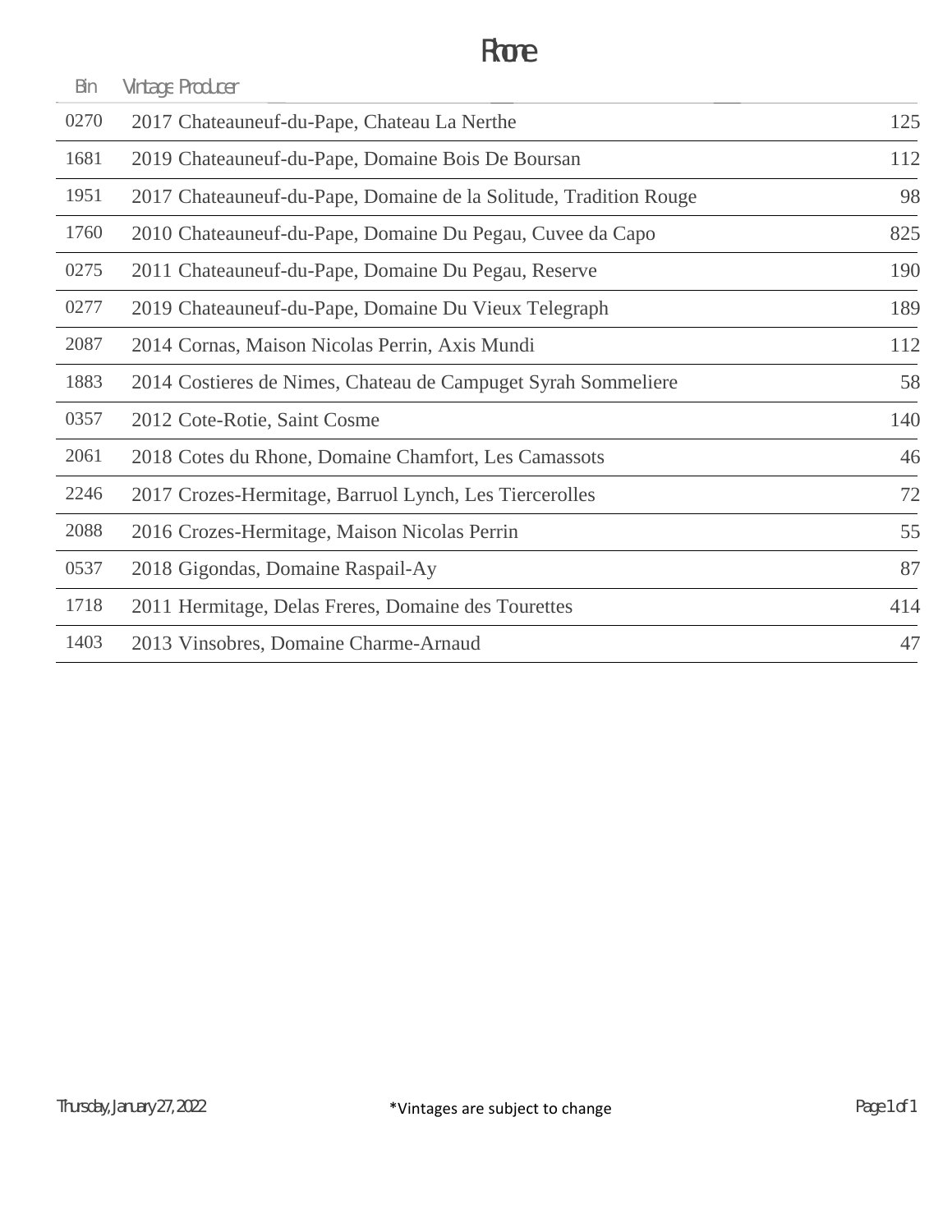# Other French Red Wines

| Bin  | Vintage Producer                                                         |     |
|------|--------------------------------------------------------------------------|-----|
| 2029 | 2015 Clau de Nell, Anjou, Cabernet Franc, Loire Valley                   | 89  |
| 2125 | 2014 Couly-Dutheil, Clos de L'Olive, Cabernet Franc, Chinon              | 73  |
| 0151 | 2014 Couly-Dutheil, Clos de L'Echo, Cabernet Franc, Chinon               | 125 |
| 0554 | 2018 Shatter, Grenache, Cotes Catalanes                                  | 65  |
| 2091 | 2017 Chateau Lavabre, Pic Saint-Loup, Grenache Blend, La Closerie du Pic | 65  |
| 0549 | 2016 Orin Swift, D66, Grenache Blend, Cotes Catalanes                    | 89  |
| 2068 | 2018 Domaine Tempier, Bandol Rouge, Mourvedre, Provence                  | 109 |
|      | Malbec                                                                   |     |
| Bin  | Vintage Producer                                                         |     |
| 0714 | 2018 Achaval Ferrer, Mendoza, Argentina                                  | 59  |
| 1482 | 2017 Alamos, Seleccion, Mendoza, Argentina                               | 50  |
| 2127 | 2018 Bodega Catena Zapata, Argentino, Mendoza, Argentina                 | 249 |
| 2010 | 2018 Bodega Catena Zapata, Historico, Mendoza, Argentina                 | 46  |
| 2072 | 2019 Clos la Coutale, Cahors, France                                     | 38  |
| 2089 | 2011 Jean-Luc Baldes, Clos Triguedina, Cahors, France                    | 62  |
| 0720 | 2018 Kaiken Ultra, Mendoza, Argentina                                    | 49  |
| 0721 | 2019 Mendel, Mendoza, Argentina                                          | 60  |
| 0722 | 2018 Punto Final, Reserva, Bodega Renacer, Mendoza, Argentina            | 49  |
| 0723 | 2019 Susana Balbo, Signature, Mendoza, Argentina                         | 57  |
| 0727 | 2017 Tikal, Amorio, Mendoza, Argentina                                   | 65  |
| 0729 | 2018 Trivento, Golden Reserve, Mendoza, Argentina                        | 59  |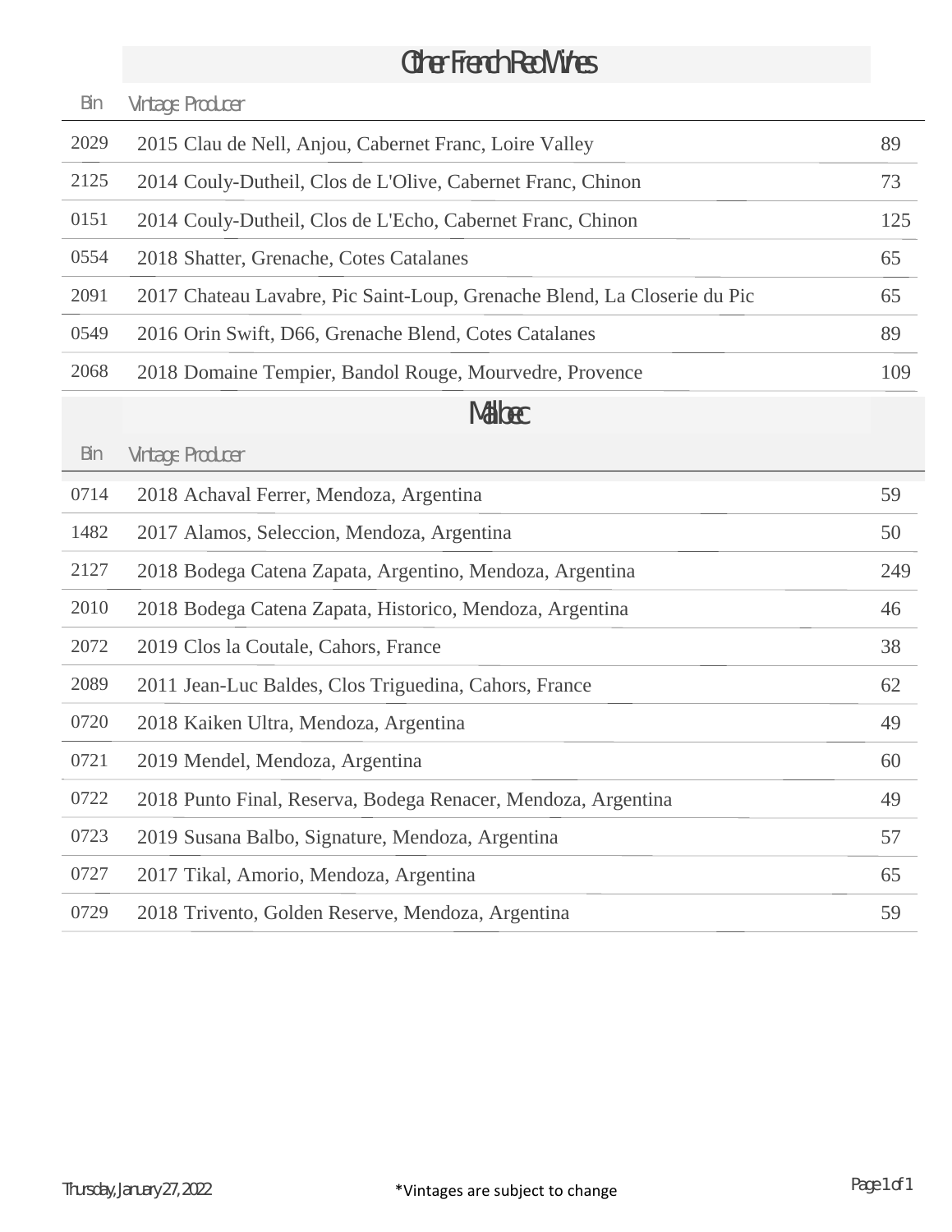### Other Red Wines

| Bin  | Vintage Producer                                                                 |     |
|------|----------------------------------------------------------------------------------|-----|
| 1889 | 2013 Cabernet Franc Blend, J. Lohr, Cuvée ST.E, Paso Robles                      | 88  |
| 0149 | 2016 Cabernet Franc, Chappellet Vineyard, St. Helena, Napa                       | 175 |
| 2130 | 2016 Cabernet Franc, Crocker and Starr, St. Helena                               | 119 |
| 2009 | 2015 Cabernet Franc, Darioush, Napa                                              | 134 |
| 0155 | 2013 Cabernet Franc, Spring Valley Vineyards, Katherine Corkrum, Walla Walla     | 104 |
| 2081 | 2015 Carmenere Blend, Casa Lapostolle Clos Apalta, Chile                         | 299 |
| 1561 | 2016 Carmenere, Perez Cruz, Limited Edition, Chile                               | 50  |
| 1630 | 2016 Carmenere/Petit Verdot, Purple Angel, Montes, Colchagua Valley, Chile       | 145 |
| 0556 | 2018 Grenache/Syrah, Orin Swift, Abstract, California                            | 80  |
| 2159 | 2017 Grenache/Syrah, Revelry Vintners, Range, Washington                         | 75  |
| 2050 | 2014 Mourvedre Blend, B Leighton Gratitude, Yakima Valley                        | 80  |
| 0748 | NV Mourvedre/Cabernet Sauvignon, Lido Bay, Mutiny, Central Coast                 | 93  |
| 2166 | 2017 Petite Syrah, Ridge, Lytton Estate, Dry Creek Valley                        | 82  |
| 1956 | 2016 Sangiovese, Daniel's Vineyard, American                                     | 68  |
| 1213 | 2014 Syrah, Cambria, Tepusquet Vineyard, Santa Maria Valley                      | 50  |
| 1377 | 2018 Syrah, Dusted Valley, "Stained Tooth", Columbia Valley                      | 77  |
| 2051 | 2015 Syrah, K Cattle King, Upland Vineyard, Snipes Mountain                      | 129 |
| 2052 | 2014 Syrah, K Royal City, Stoneridge Vineyard, Washington                        | 245 |
| 1225 | 2017 Syrah, Owen Roe, Ex Umbris, Columbia Valley                                 | 60  |
| 1228 | 2014 Syrah, Shafer, Relentless, Napa                                             | 191 |
| 1229 | 2012 Syrah, Spring Valley Vineyards, Nina Lee, Walla Walla                       | 125 |
| 1232 | 2006 Syrah/Cabernet, Gelfand, Lajur, Lake County                                 | 120 |
| 2160 | NV Syrah/Merlot/Cab, Maison Noir, Horseshoes and Handgrenades, Washington/Oreg   | 50  |
| 1237 | 2019 Syrah/Mourvedre, Boekenhoutskloof, The Wolftrap, S.Africa                   | 39  |
| 1305 | 2012 Touriga Nacional/Touriga Franca, Chryseia, Quinta de Roriz, Douro, Portugal | 148 |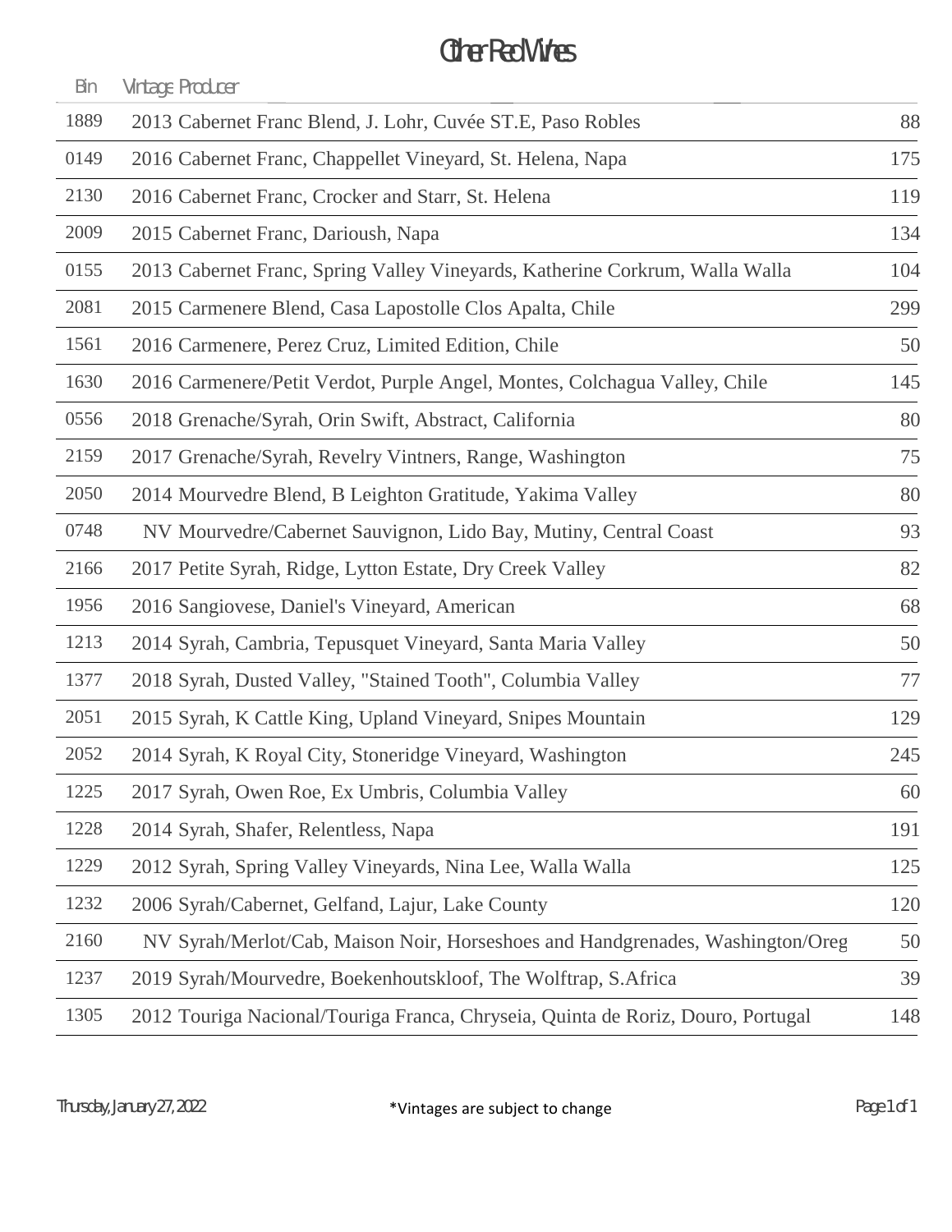## Australian Wines

| Bin  | Vintage Producer                                     |       |
|------|------------------------------------------------------|-------|
| 1541 | 2019 Mollydooker, Shiraz, The Boxer, S.A.            | 72    |
| 0895 | 2018 Penfolds, Cab/Shiraz, Bin 389, S.A.             | 148   |
| 1987 | 2015 Penfolds, Cabernet Sauvginon, Bin 407, S.A.     | 132   |
| 1988 | 2015 Penfolds, Cabernet Sauvignon, Bin 707, S.A.     | 595   |
| 0898 | 1997 Penfolds, Grange, S.A.                          | 1,200 |
| 1761 | 1998 Penfolds, Grange, S.A.                          | 1,200 |
| 0899 | 2008 Penfolds, Grange, S.A.                          | 1,200 |
| 0899 | 2010 Penfolds, Grange, S.A.                          | 1,220 |
| 1543 | 2011 Penfolds, Grange, S.A.                          | 1,430 |
| 0900 | 2013 Penfolds, Shiraz, RWT, Barossa                  | 299   |
| 0978 | 2011 Pyren Vineyard, Shiraz, Broken Quartz, Pyrenees | 50    |
| 1337 | 2016 The Chook, Shiraz/Viogner, McLaren Vale         | 45    |
| 1290 | 2004 The Colonial Estate, Cab/GSM, Emigre, Barossa   | 189   |
| 1363 | 2016 Two Hands, Shiraz, Bella's Garden, Barossa      | 147   |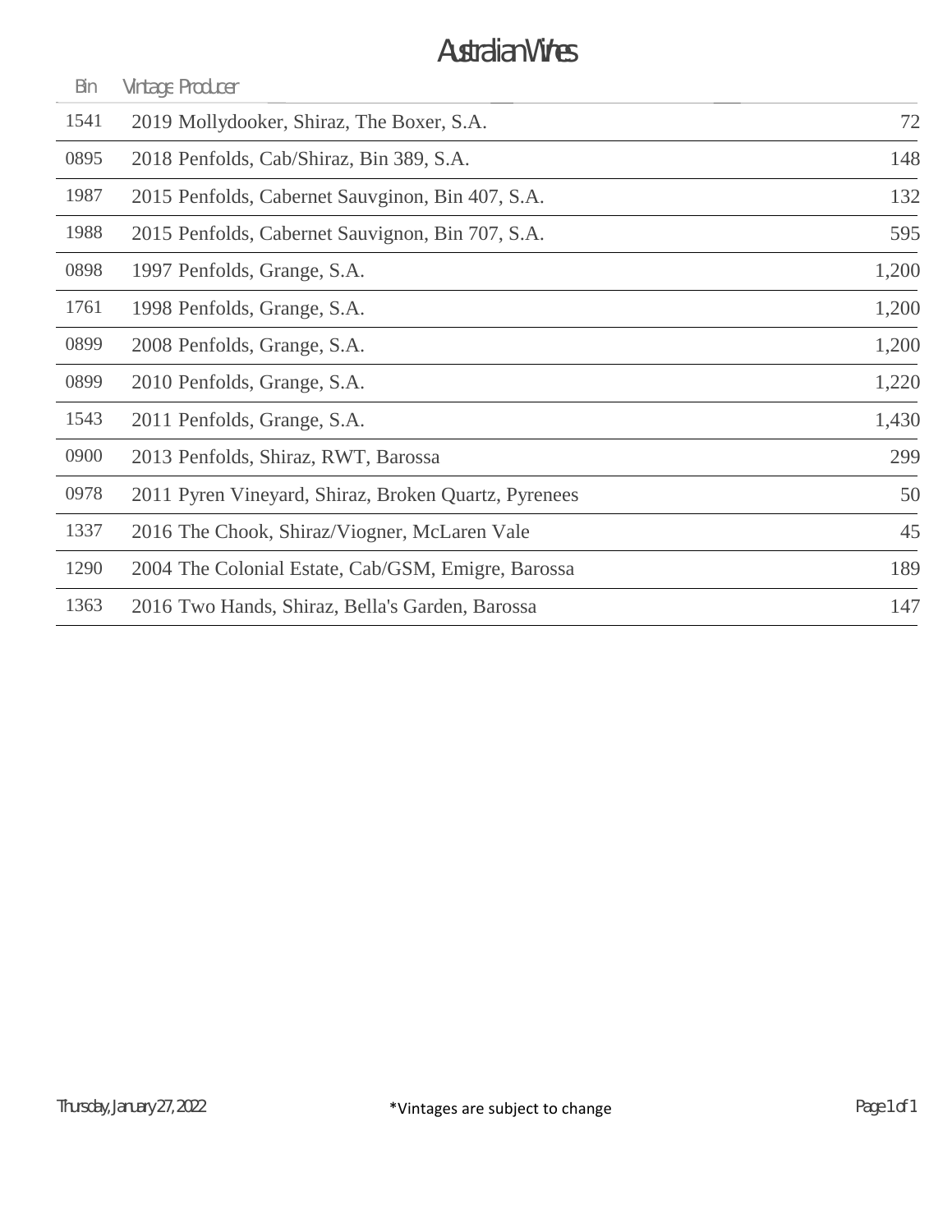## Italian Wines

| Bin  | Vintage Producer                                                   |     |
|------|--------------------------------------------------------------------|-----|
| 1823 | 2002 Campania, Montevetrano, Colli di Salerno                      | 161 |
| 1559 | 2017 Piedmont, Barbaresco, Gaja                                    | 490 |
| 0924 | 2015 Piedmont, Barolo, Cerequio, Michele Chiarlo                   | 183 |
| 1705 | 2008 Piedmont, Barolo, Falletto, Brunello Giacosa                  | 430 |
| 0938 | 2015 Piedmont, Barolo, Marcenasco, Renato Ratti                    | 112 |
| 1897 | 2017 Piedmont, Barolo, Oddero                                      | 99  |
| 2046 | 2004 Piedmont, Barolo, Oddero, Brunate                             | 324 |
| 2047 | 2005 Piedmont, Barolo, Oddero, Brunate                             | 324 |
| 2048 | 2006 Piedmont, Barolo, Oddero, Brunate                             | 324 |
| 2240 | 2009 Piedmont, Barolo, Oddero, Vignarionda Riserva                 | 345 |
| 2005 | 2015 Piedmont, Barolo, Serralunga d'Alba, Fontanafredda            | 109 |
| 0923 | 2018 Piedmont, Nebbiolo d'Alba, Bruno Giacosa                      | 73  |
| 2157 | 2016 Sicily, Donnafugata Sul Vulcano Etna Rosso, Nerello Mascalese | 69  |
| 1656 | 2015 Sicily, Donnafugata Tancredi, Cabernet Sauvignon/Nero D'avola | 77  |
| 1111 | 2018 Sicily, Poggio Anima Asmodeus, Nero D'avola                   | 37  |
| 2241 | 2012 Tuscany, Bibi Graetz, Colore                                  | 749 |
| 1957 | 2015 Tuscany, Bibi Graetz, Testamatta                              | 179 |
| 1847 | 2008 Tuscany, Bolgheri Rosso, Brancaia, Il Blu                     | 125 |
| 1746 | 2014 Tuscany, Bolgheri Rosso, La Serre Nuove Dell Ornellaia        | 137 |
| 1660 | 2019 Tuscany, Bolgheri, Il Bruciato, Tenuta Guado al Tasso         | 88  |
| 1326 | 2016 Tuscany, Bolgheri-Sassicaia, Sassicaia, Tenuta San Guido      | 455 |
| 1945 | 2016 Tuscany, Brunello di Montalcino, Altesino                     | 123 |
| 1946 | 2012 Tuscany, Brunello di Montalcino, Biondi Santi                 | 362 |
| 1328 | 2016 Tuscany, Brunello di Montalcino, Castello Banfi               | 154 |
| 1329 | 2013 Tuscany, Brunello di Montalcino, Fattoria dei Barbi           | 105 |
| 1331 | 2013 Tuscany, Brunello di Montalcino, Pieve Santa Restituta, Gaja  | 210 |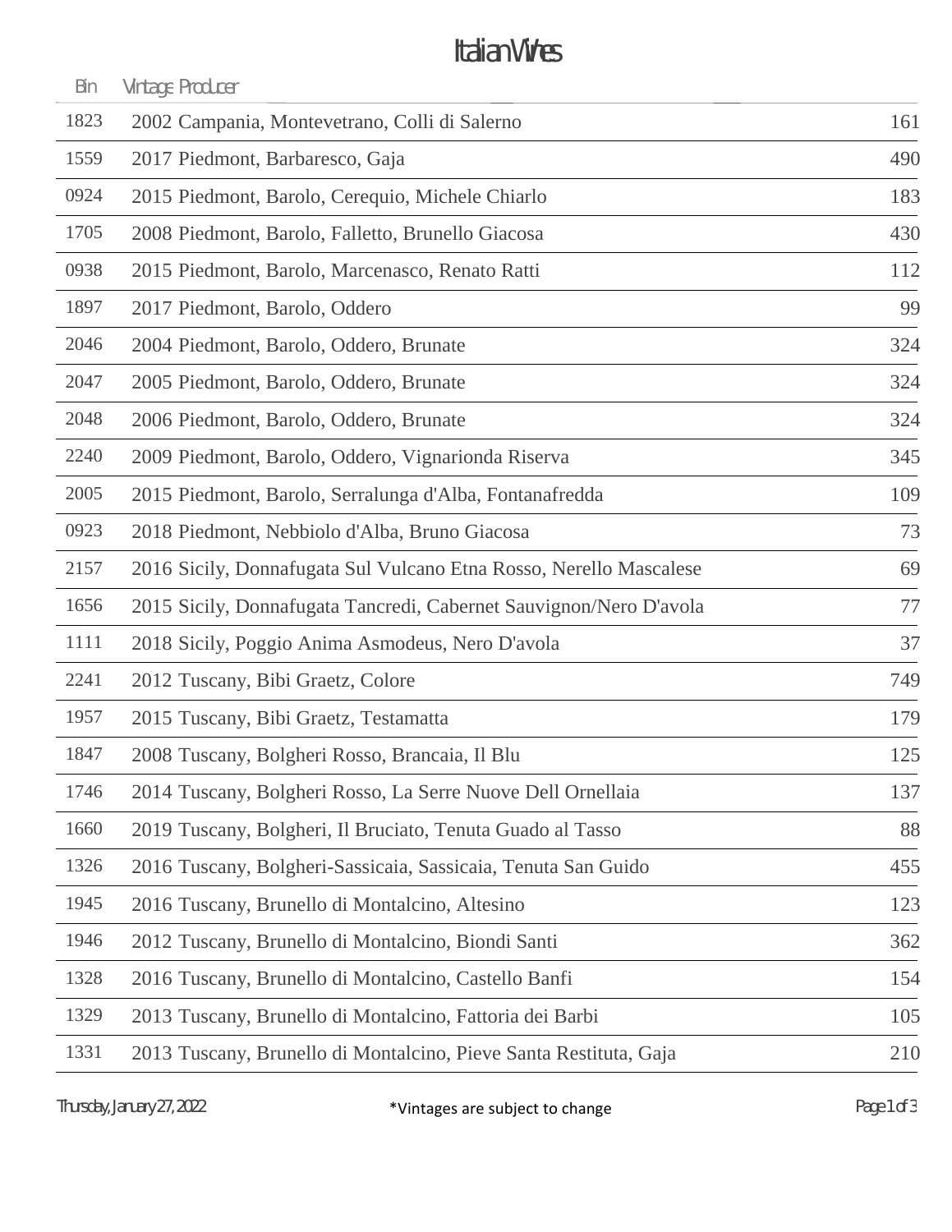### Italian Wines

| 1849 | 2008 Tuscany, Brunello di Montalcino, Poggio Alle Mura, Riserva, Castello Banfi     | 280 |
|------|-------------------------------------------------------------------------------------|-----|
| 2058 | 2013 Tuscany, Brunello di Montalcino, San Polo                                      | 129 |
| 2142 | 2016 Tuscany, Brunello di Montalcino, Tenute Silvio Nardi                           | 159 |
| 2158 | 2013 Tuscany, Brunello di Montalcino, Val di Suga                                   | 129 |
| 2102 | 2013 Tuscany, Chianti Classico, Castello di Brolio, Barone Ricasoli, Gran Selezione | 138 |
| 1051 | 2017 Tuscany, Chianti Classico, Ruffino, Riserva Ducale                             | 63  |
| 1899 | 2015 Tuscany, Chianti Classico, Ruffino, Riserva Ducale Oro                         | 89  |
| 1651 | 2015 Tuscany, Col D'Orcia, Speziari                                                 | 40  |
| 1348 | 2017 Tuscany, Crognolo, Sette Pouti                                                 | 88  |
| 1350 | 2016 Tuscany, Guidalberto, Tenuta San Guido                                         | 110 |
| 2064 | 2015 Tuscany, Il Borro                                                              | 88  |
| 1351 | 2007 Tuscany, Il Pareto, Nozzole                                                    | 154 |
| 1352 | 2009 Tuscany, Il Pareto, Nozzole                                                    | 154 |
| 1353 | 2011 Tuscany, Luce, Tenuta Luce Della Vite                                          | 180 |
| 1341 | 2003 Tuscany, Lupicaia, Castello del Terriccio                                      | 264 |
| 1852 | 2013 Tuscany, Merlot, Barone Ricasoli, Casalferro                                   | 117 |
| 1342 | 2009 Tuscany, Poggio al Lupo, Tenuta Sette Ponti                                    | 137 |
| 1343 | 2015 Tuscany, Poggio al Lupo, Tenuta Sette Ponti                                    | 112 |
| 1357 | 2016 Tuscany, Promis, Ca' Marcanda, Gaja                                            | 105 |
| 2143 | 2017 Tuscany, Rosso di Montalcino, Tenute Silvio Nardi                              | 58  |
| 2170 | 2018 Tuscany, Rosso di Montalcino, Val di Suga                                      | 50  |
| 2140 | 2017 Tuscany, Tenuta di Biserno, Insoglio                                           | 82  |
| 2110 | 2014 Tuscany, Tenuta Sette Cieli, Indaco                                            | 99  |
| 2141 | 2016 Tuscany, Tenuta Sette Ponti, Oreno                                             | 195 |
| 1854 | 2013 Tuscany, Vino Nobile di Montepulciano, Salco Evoluzione, Salcheto              | 113 |
| 1855 | 2013 Veneto, Amarone della Valpolicella, Dal Forno Romano                           | 689 |
| 1376 | 2017 Veneto, Amarone della Valpolicella, Marne 180, Tedeschi                        | 112 |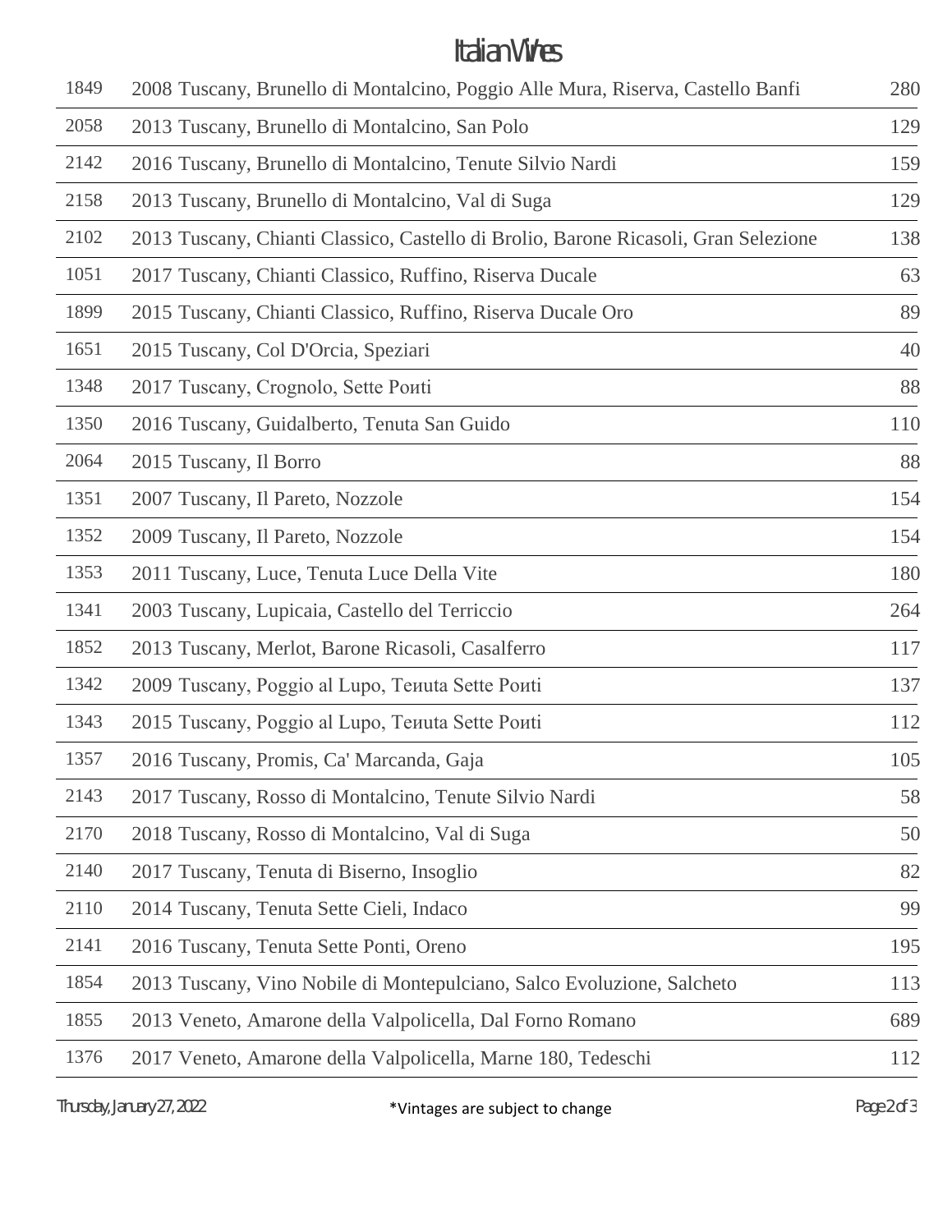### Italian Wines

| 2131 | 2013 Veneto, Amarone della Valpolicella, Nicolis              | 99    |
|------|---------------------------------------------------------------|-------|
| 2032 | 2003 Veneto, Amarone della Valpolicella, Tedeschi             | 432   |
| 2033 | 1991 Veneto, Amarone della Valpolicella, Tedeschi, Monte Olmi | 1,154 |
| 2144 | 2015 Veneto, Masi, Agricola Campofiorin                       | 45    |
| 1947 | 2012 Veneto, Valpolicella Superiore, Dal Forno                | 189   |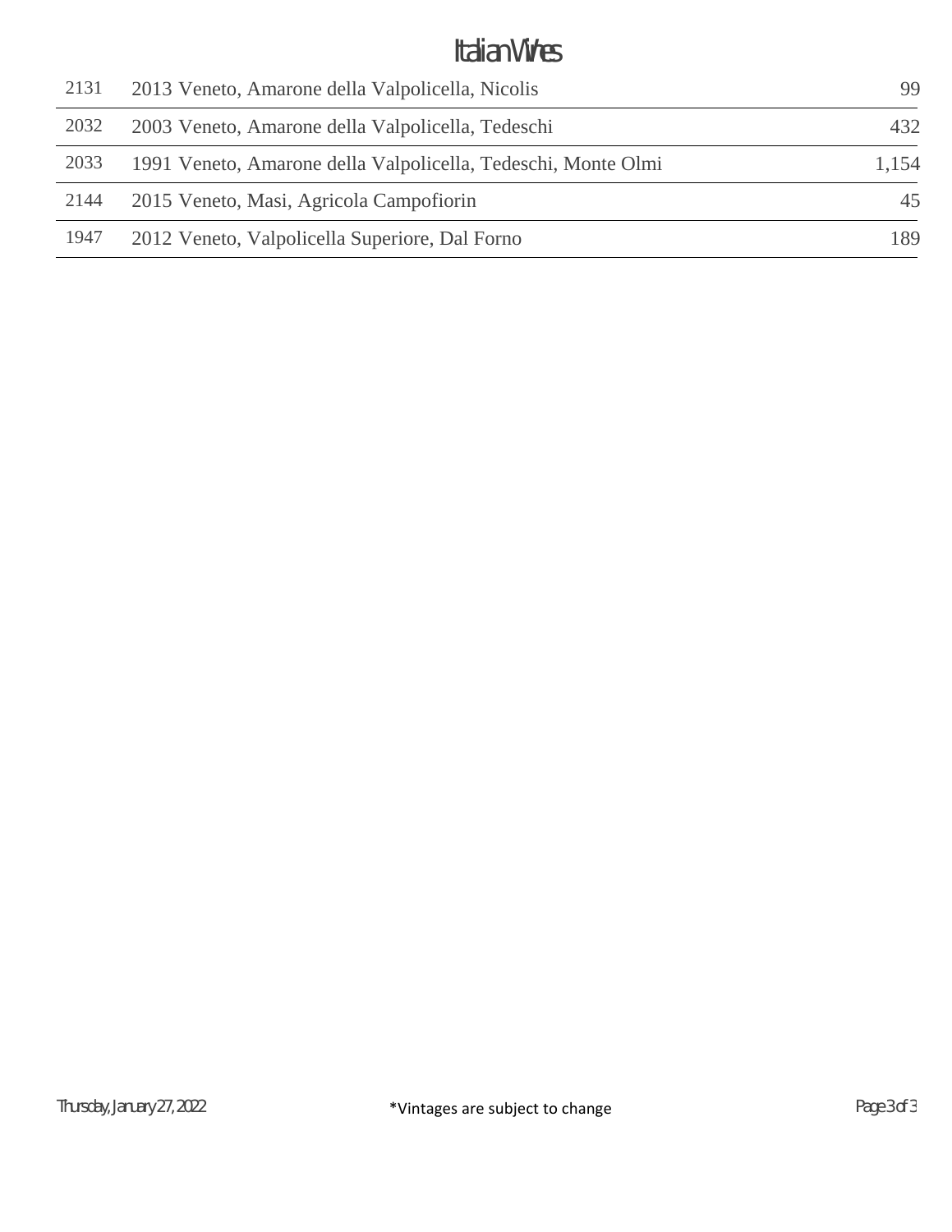# Spanish Wines

| Bin  | Vintage Producer                                                   |     |
|------|--------------------------------------------------------------------|-----|
| 1822 | 2010 Cabernet Sauvignon, Torres, Mas La Plana, Penedes, Spain      | 140 |
| 0534 | 2016 Garnacha/Carignan/Cabernet Sauvignon, Scala Dei, Priorat      | 50  |
| 2161 | 2015 Samso/Grenache, Pissarres, Priorat                            | 55  |
| 1253 | 2005 Tempranillo, Heredad Ugarte, Anastasio, Rioja                 | 237 |
| 1262 | 2014 Tempranillo, Pesquera, Crianza, Ribera del Duero              | 75  |
| 1263 | 2014 Tempranillo, Pesquera, Tinto Reserva, Ribera del Duero        | 137 |
| 1274 | 2013 Tempranillo/Garnacha, Remelluri, Reserva, Rioja               | 75  |
| 1915 | 2006 Tempranillo/Garnacha, Tondonia, Reserva, Lopez Heredia        | 92  |
| 1300 | 2014 Tinta de Toro, Garnacha, Tinto Iturria, Bodegas Iturria, Toro | 55  |
| 1260 | 2016 Tinta de Toro, Numanthia, Numanthia, Toro                     | 123 |
| 1301 | 2011 Tinta de Toro, Numanthia, Termanthia, Toro                    | 387 |
| 1261 | 2016 Tinta de Toro, Numanthia, Termes, Toro                        | 65  |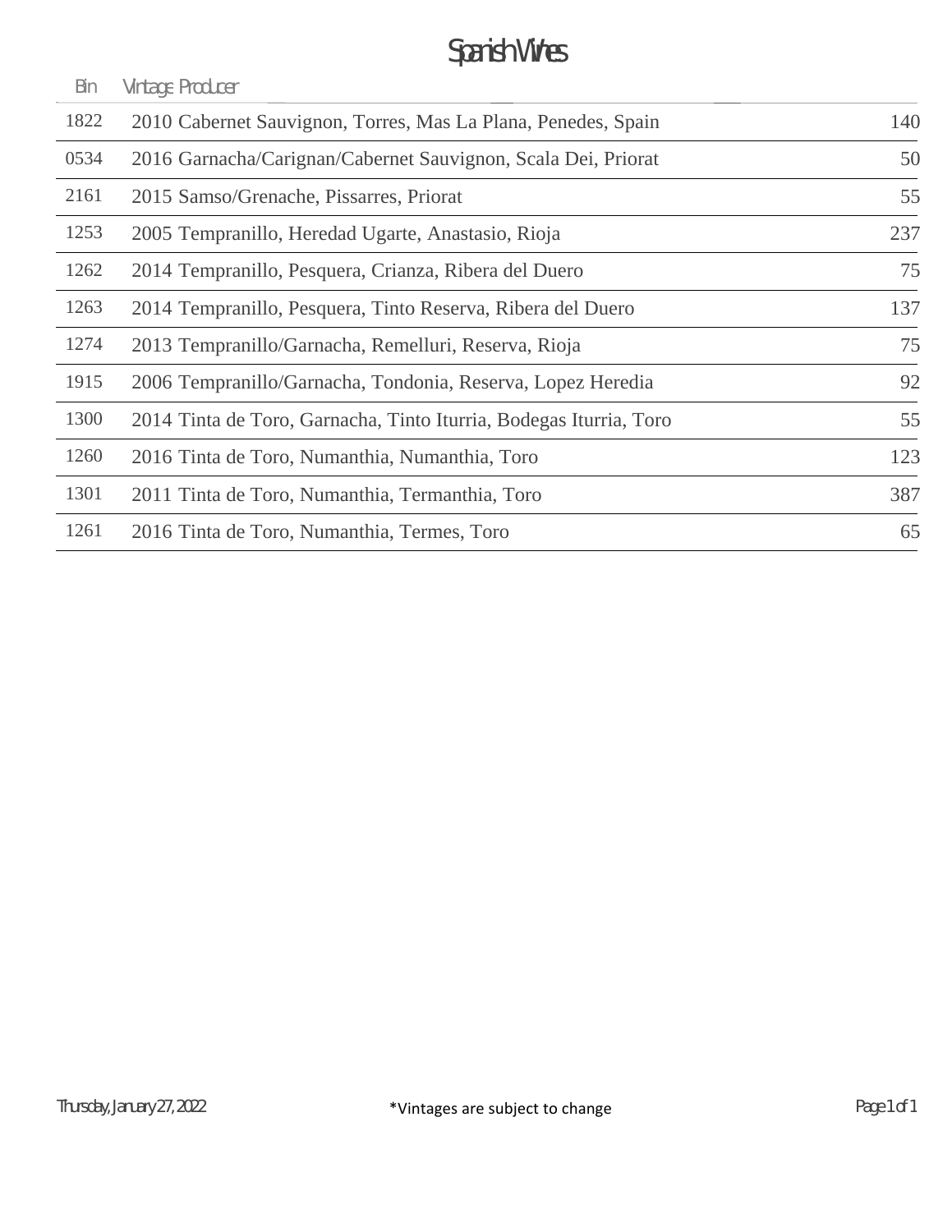# After Dinner Wine and Ports

| Bin  | Vintage Producer                                            |       |
|------|-------------------------------------------------------------|-------|
| 1927 | 2009 Chateau d'Yquem, Sauternes                             | 1,100 |
| 1973 | 2009 Chateau Guiraud, Sauternes, 375ml                      | 70    |
| 1929 | 2005 Chateau Nairac, Barsac, 375ml                          | 80    |
| 1930 | 1998 Chateau Roumieu-Lacoste, Cuvee Andre, Haut Barsac      | 250   |
| 1931 | 2003 Cockburn's, Vintage Ruby Port                          | 200   |
| 7812 | 2012 Far Niente, Dolce, 375ml                               | 143   |
| 1932 | 1994 Fonseca, Vintage Ruby Port                             | 400   |
| 2034 | 2016 Fonseca, Vintage Ruby Port                             | 112   |
| 7429 | 2009 Hawk and Horse Vineyards, Late Harvest Cabernet, 375ml | 90    |
| 4531 | 2014 Michele Chiarlo, Nivole, Moscato d'Asti, 375ml         | 29    |
| 1934 | 1994 Smith Woodhouse, Vintage Ruby Port                     | 200   |
| 1935 | NA Taylor Fladgate, 40yr old Tawny                          | 325   |
| 2103 | 1985 Taylor Fladgate, Vintage Ruby Port                     | 400   |
| 1937 | 1994 Taylor Fladgate, Vintage Ruby Port                     | 300   |
| 1936 | 2003 Taylor Fladgate, Vintage Ruby Port                     | 220   |
| 6164 | 2014 Tintero, Sori Gramella, Moscato d'Asti                 | 35    |
| 2104 | 1994 Warres, Vintage Ruby Port                              | 400   |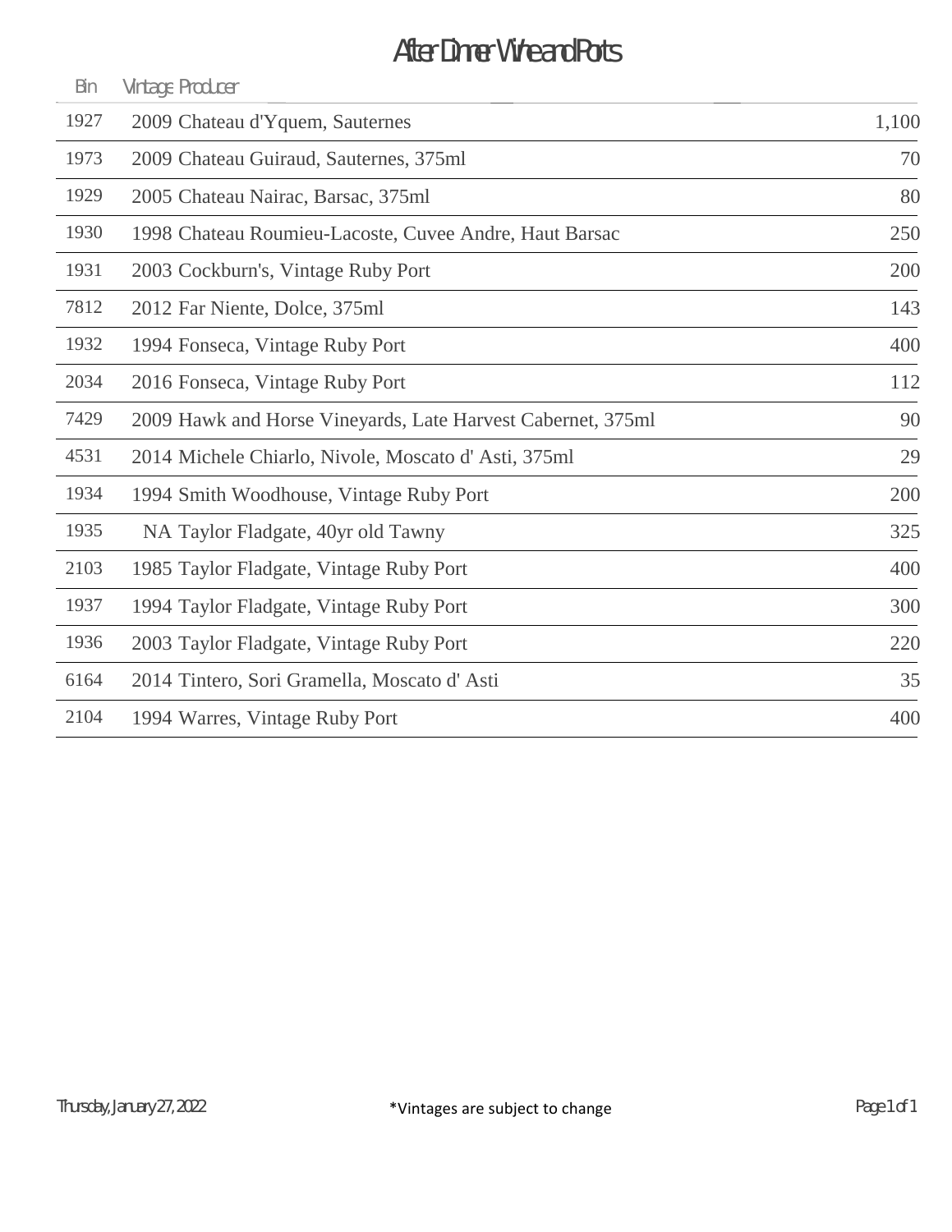

AFTER DINNER LIBATIONS

MONTENEGRO AMARO ITALIANO Created in 1885, the recipe for this classic Amaro has never changed. Sweet on the palate and then mildly bitter as its long finish lingers. 110

CARPANO ANTICA FORMULA VERMOUTHOffering a deep vanilla bouquet matched by notes of spices, dried fruit, majestic layers of botanicals and orange peel, this centuries-old recipe offers a unique option. 110

NAVARRE VIEILLE RESERVE 50 YR COGNAC Hand harvested from a 25 acre estate in Grand Champagne and made with zero manipulation, Jacky Navarre hand bottles this extremely rare Cognac when it's 50 years old. Truly a unique and pure expression of cognac by one of France's master distillers. I 54

PERE DI POLI Pear brandy made using the highest quality Williams pears from south Tyrol in north-east Italy. Poli's "Pere" offers pronounced gentle flavors of ripe pears, apples, and fresh white flowers that finish dry and long.  $115$ 

SARPA DI POLI Distilled of 60% Merlot and 40% Cabernet Sauvignon grapes, this grappa flavors of fresh mint, rose petals, and dried red berries. Firm and full-flavored, this grappa has an old soul and modern ties. I 14

POLI CLEOPATRA MOSCATO ORO Distilled of 100% white Muscat and aged in French oak for 12 months, this grappa offers intense flavors of peaches, apricot, honey, and marzipan coupled with a long and dry finish. I 23

MOLETTO NEBBIOLO DA BAROLO Distilled from 100% Nebbiolo sourced from all estate vineyards in the famous Barolo zone of Piemonte, this bold grappa explodes with flavors of range zest, black tea, and truffles. A persistent dry finish underscores the quality and character of this grappa. I 12

MOLETTO GRAPPA DI MOSCATO Distilled from 100% Moscato sourced from all estate vineyards around the Piemonte region, this highly aromatic grappa exudes aromas of quince, nectarine, and peach blossoms that finishes quite generously and dry.  $\vert$  11

### PORT & SHERRY

DOLCE BY FAR NIENTE | 20 FONSECA VINTAGE RUBY 1994 | 30 FONSECA BIN 27 | 9 SANDEMAN FOUNDERS RESERVE | 8 TAYLOR FLADGATE 10YR I 9 NOVAL BLACK I 10 WARRE'S OTIMA 20YR | 19 RAMOS PINTO 30YR | 39 BODEGAS TORO ALBALA, FINO del LAGAR 'ELECTRICO', MONTILLA-MORILES I 12 BODEGAS YUSTE, PEDRO XIMENEZ 'AURORA', JEREZ-XERES I 12